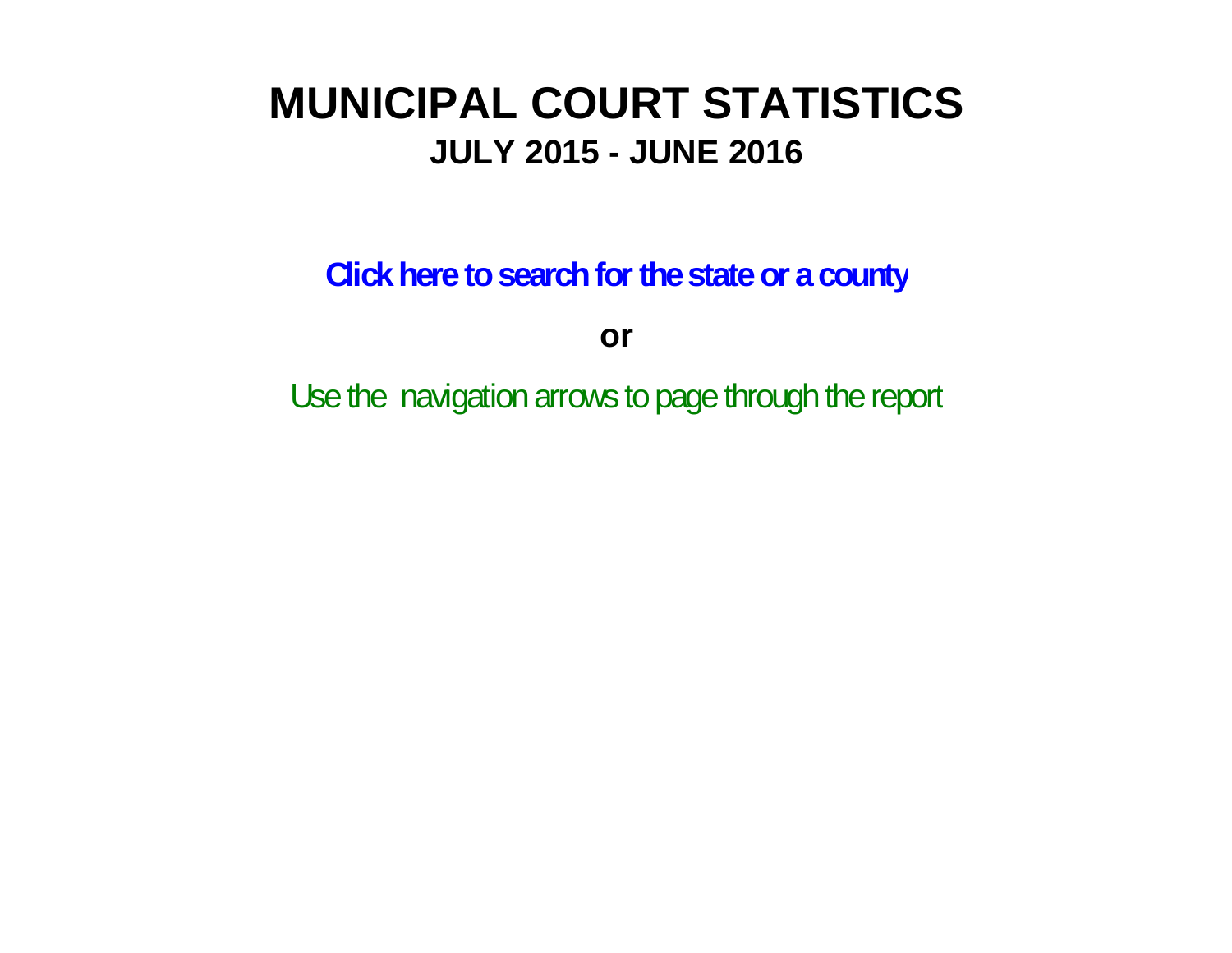#### **MUNICIPAL COURT STATISTICS JULY 2015 - JUNE 2016 STATE**

|                                  |                    | D.P. &    | Other           | <b>Criminal</b> |        | <b>Traffic</b> |                | <b>Traffic</b> | Grand        |
|----------------------------------|--------------------|-----------|-----------------|-----------------|--------|----------------|----------------|----------------|--------------|
|                                  | <b>Indictables</b> | P.D.P.    | <b>Criminal</b> | <b>Total</b>    | D.W.I. | (moving)       | <b>Parking</b> | <b>Total</b>   | <b>Total</b> |
| Filings                          |                    |           |                 |                 |        |                |                |                |              |
| Jul 2014 - Jun 2015              | 186,649            | 429,407   | 213,357         | 829,413         | 32,494 | 2,631,112      | 2,412,500      | 5,076,106      | 5,905,519    |
| Jul 2015 - Jun 2016              | 193,679            | 464,965   | 220,968         | 879,612         | 32,940 | 2,430,623      | 2,556,670      | 5,020,233      | 5,899,845    |
| % Change                         | 4%                 | 8%        | 4%              | 6%              | 1%     | $-8%$          | 6%             | $-1%$          | 0%           |
| <b>Resolutions</b>               |                    |           |                 |                 |        |                |                |                |              |
| Jul 2014 - Jun 2015              | 182.379            | 366.655   | 237,302         | 786,336         | 32,566 | 2.682.746      | 2,403,271      | 5,118,583      | 5,904,919    |
| Jul 2015 - Jun 2016              | 188,316            | 380,510   | 232,979         | 801,805         | 32,742 | 2,406,997      | 2,564,934      | 5,004,673      | 5,806,478    |
| % Change                         | 3%                 | 4%        | $-2%$           | 2%              | 1%     | $-10%$         | 7%             | $-2%$          | $-2%$        |
| <b>Clearance</b>                 |                    |           |                 |                 |        |                |                |                |              |
| Jul 2014 - Jun 2015              | $-4,270$           | $-62,752$ | 23,945          | $-43,077$       | 72     | 51,634         | $-9,229$       | 42,477         | $-600$       |
| Jul 2015 - Jun 2016              | $-5,363$           | $-84,455$ | 12,011          | $-77,807$       | $-198$ | $-23,626$      | 8,264          | $-15,560$      | $-93,367$    |
| <b>Clearance Percent</b>         |                    |           |                 |                 |        |                |                |                |              |
| Jul 2014 - Jun 2015              | 98%                | 85%       | 111%            | 95%             | 100%   | 102%           | 100%           | 101%           | 100%         |
| Jul 2015 - Jun 2016              | 97%                | 82%       | 105%            | 91%             | 99%    | 99%            | 100%           | 100%           | 98%          |
| <b>Backlog</b>                   |                    |           |                 |                 |        |                |                |                |              |
| June 2015                        | 396                | 33,844    | 21,763          | 56,003          | 3,953  | 64,457         | 109,734        | 178,144        | 234,147      |
| June 2016                        | 424                | 39,955    | 18,939          | 59,318          | 4,440  | 70,396         | 86,972         | 161,808        | 221,126      |
| % Change                         | 7%                 | 18%       | $-13%$          | 6%              | 12%    | 9%             | $-21%$         | $-9%$          | $-6%$        |
| <b>Backlog/100 Mthly Filings</b> |                    |           |                 |                 |        |                |                |                |              |
| June 2015                        | 3                  | 95        | 122             | 81              | 146    | 29             | 55             | 42             | 48           |
| June 2016                        | 3                  | 103       | 103             | 81              | 162    | 35             | 41             | 39             | 45           |
| % Change                         | 3%                 | 9%        | $-16%$          | 0%              | 11%    | 18%            | $-25%$         | $-8%$          | $-5%$        |
| <b>Backlog Percent</b>           |                    |           |                 |                 |        |                |                |                |              |
| June 2015                        | 37%                | 53%       | 50%             | 52%             | 50%    | 24%            | 35%            | 30%            | 34%          |
| June 2016                        | 33%                | 54%       | 43%             | 49%             | 53%    | 24%            | 29%            | 27%            | 31%          |
| <b>Active Pending</b>            |                    |           |                 |                 |        |                |                |                |              |
| June 2015                        | 1,066              | 63,369    | 43,845          | 108,280         | 7,921  | 268,089        | 309,372        | 585,382        | 693,662      |
| June 2016                        | 1,304              | 74,565    | 44,529          | 120,398         | 8,322  | 287,621        | 298,278        | 594,221        | 714,619      |
| % Change                         | 22%                | 18%       | 2%              | 11%             | 5%     | 7%             | $-4%$          | 2%             | 3%           |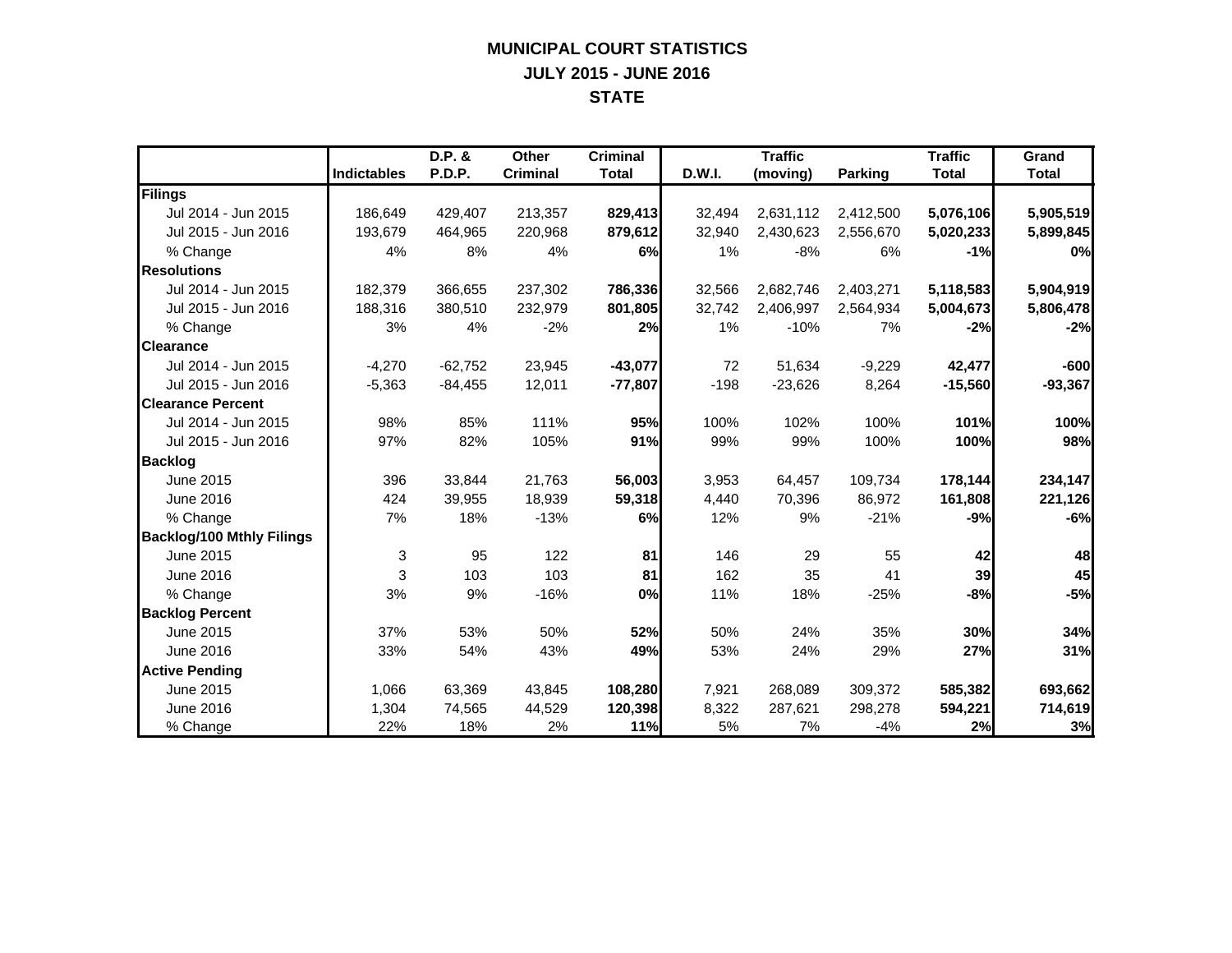## **MUNICIPAL COURT STATISTICSJULY 2015 - JUNE 2016 ATLANTIC COUNTY**

|                                  |                    | D.P. &   | <b>Other</b>    | <b>Criminal</b> |        | <b>Traffic</b> |                | <b>Traffic</b> | Grand        |
|----------------------------------|--------------------|----------|-----------------|-----------------|--------|----------------|----------------|----------------|--------------|
|                                  | <b>Indictables</b> | P.D.P.   | <b>Criminal</b> | <b>Total</b>    | D.W.I. | (moving)       | <b>Parking</b> | <b>Total</b>   | <b>Total</b> |
| Filings                          |                    |          |                 |                 |        |                |                |                |              |
| Jul 2014 - Jun 2015              | 10,718             | 18,334   | 4,954           | 34,006          | 1,556  | 71,523         | 28,964         | 102,043        | 136,049      |
| Jul 2015 - Jun 2016              | 10,018             | 18,829   | 4,977           | 33,824          | 1,695  | 74,679         | 32,245         | 108,619        | 142,443      |
| % Change                         | $-7%$              | 3%       | 0%              | $-1%$           | 9%     | 4%             | 11%            | 6%             | 5%           |
| <b>Resolutions</b>               |                    |          |                 |                 |        |                |                |                |              |
| Jul 2014 - Jun 2015              | 10,593             | 17,469   | 5,685           | 33,747          | 1,574  | 71,317         | 28,423         | 101,314        | 135,061      |
| Jul 2015 - Jun 2016              | 9,878              | 17,400   | 5,413           | 32,691          | 1,656  | 72,960         | 32,427         | 107,043        | 139,734      |
| % Change                         | $-7%$              | 0%       | $-5%$           | $-3%$           | 5%     | 2%             | 14%            | 6%             | 3%           |
| <b>Clearance</b>                 |                    |          |                 |                 |        |                |                |                |              |
| Jul 2014 - Jun 2015              | $-125$             | $-865$   | 731             | $-259$          | 18     | $-206$         | $-541$         | $-729$         | $-988$       |
| Jul 2015 - Jun 2016              | $-140$             | $-1,429$ | 436             | $-1,133$        | $-39$  | $-1,719$       | 182            | $-1,576$       | $-2,709$     |
| <b>Clearance Percent</b>         |                    |          |                 |                 |        |                |                |                |              |
| Jul 2014 - Jun 2015              | 99%                | 95%      | 115%            | 99%             | 101%   | 100%           | 98%            | 99%            | 99%          |
| Jul 2015 - Jun 2016              | 99%                | 92%      | 109%            | 97%             | 98%    | 98%            | 101%           | 99%            | 98%          |
| <b>Backlog</b>                   |                    |          |                 |                 |        |                |                |                |              |
| June 2015                        | 4                  | 923      | 174             | 1,101           | 157    | 1,319          | 953            | 2,429          | 3,530        |
| June 2016                        | 11                 | 1,227    | 178             | 1,416           | 178    | 1,782          | 1,052          | 3,012          | 4,428        |
| % Change                         | 175%               | 33%      | 2%              | 29%             | 13%    | 35%            | 10%            | 24%            | 25%          |
| <b>Backlog/100 Mthly Filings</b> |                    |          |                 |                 |        |                |                |                |              |
| June 2015                        | $\mathbf 0$        | 60       | 42              | 39              | 121    | 22             | 39             | 29             | 31           |
| June 2016                        | $\mathbf{1}$       | 78       | 43              | 50              | 126    | 29             | 39             | 33             | 37           |
| % Change                         | 194%               | 29%      | 2%              | 29%             | 4%     | 29%            | $-1%$          | 16%            | 20%          |
| <b>Backlog Percent</b>           |                    |          |                 |                 |        |                |                |                |              |
| June 2015                        | 10%                | 39%      | 24%             | 36%             | 45%    | 19%            | 25%            | 22%            | 25%          |
| June 2016                        | 19%                | 43%      | 23%             | 39%             | 49%    | 21%            | 34%            | 25%            | 29%          |
| <b>Active Pending</b>            |                    |          |                 |                 |        |                |                |                |              |
| June 2015                        | 39                 | 2,342    | 718             | 3,099           | 351    | 7,095          | 3,784          | 11,230         | 14,329       |
| June 2016                        | 59                 | 2,828    | 759             | 3,646           | 361    | 8,403          | 3,081          | 11,845         | 15,491       |
| % Change                         | 51%                | 21%      | 6%              | 18%             | 3%     | 18%            | $-19%$         | 5%             | 8%           |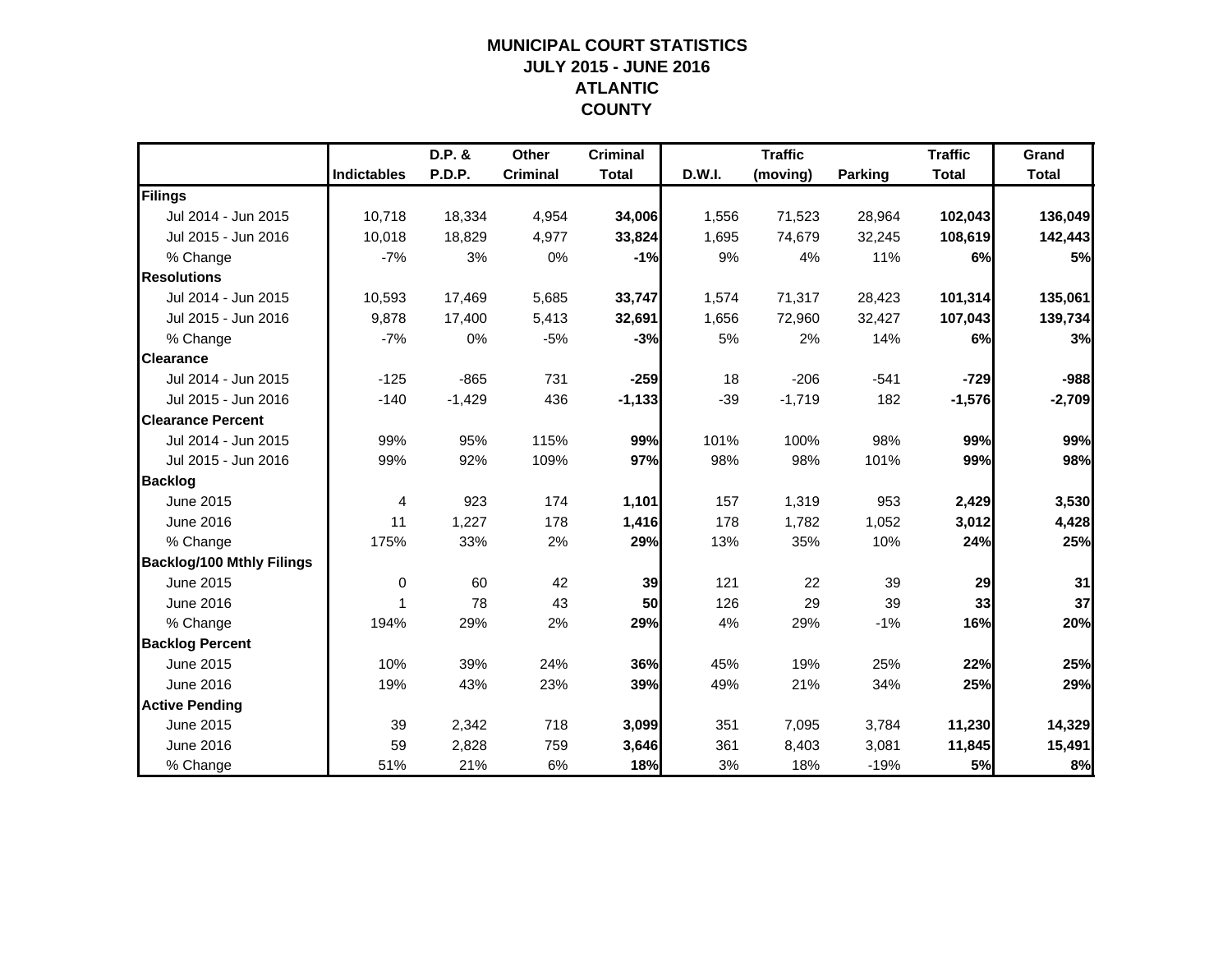## **MUNICIPAL COURT STATISTICSJULY 2015 - JUNE 2016 BERGEN COUNTY**

|                                  |                    | D.P. &        | Other           | <b>Criminal</b> |        | <b>Traffic</b> |                | <b>Traffic</b> | Grand        |
|----------------------------------|--------------------|---------------|-----------------|-----------------|--------|----------------|----------------|----------------|--------------|
|                                  | <b>Indictables</b> | <b>P.D.P.</b> | <b>Criminal</b> | <b>Total</b>    | D.W.I. | (moving)       | <b>Parking</b> | <b>Total</b>   | <b>Total</b> |
| Filings                          |                    |               |                 |                 |        |                |                |                |              |
| Jul 2014 - Jun 2015              | 10,957             | 45,462        | 13,302          | 69,721          | 2,930  | 274,440        | 278,513        | 555,883        | 625,604      |
| Jul 2015 - Jun 2016              | 11,071             | 52,163        | 13,657          | 76,891          | 2,748  | 241,902        | 275,682        | 520,332        | 597,223      |
| % Change                         | 1%                 | 15%           | 3%              | 10%             | $-6%$  | $-12%$         | $-1%$          | $-6%$          | $-5%$        |
| <b>Resolutions</b>               |                    |               |                 |                 |        |                |                |                |              |
| Jul 2014 - Jun 2015              | 10,569             | 27,148        | 14,081          | 51,798          | 2,946  | 275,502        | 275,571        | 554,019        | 605,817      |
| Jul 2015 - Jun 2016              | 10,512             | 30,530        | 13,294          | 54,336          | 2,822  | 241,474        | 272,163        | 516,459        | 570,795      |
| % Change                         | $-1%$              | 12%           | $-6%$           | 5%              | $-4%$  | $-12%$         | $-1%$          | $-7%$          | $-6%$        |
| <b>Clearance</b>                 |                    |               |                 |                 |        |                |                |                |              |
| Jul 2014 - Jun 2015              | $-388$             | $-18,314$     | 779             | $-17,923$       | 16     | 1,062          | $-2,942$       | $-1,864$       | $-19,787$    |
| Jul 2015 - Jun 2016              | $-559$             | $-21,633$     | $-363$          | $-22,555$       | 74     | $-428$         | $-3,519$       | $-3,873$       | $-26,428$    |
| <b>Clearance Percent</b>         |                    |               |                 |                 |        |                |                |                |              |
| Jul 2014 - Jun 2015              | 96%                | 60%           | 106%            | 74%             | 101%   | 100%           | 99%            | 100%           | 97%          |
| Jul 2015 - Jun 2016              | 95%                | 59%           | 97%             | 71%             | 103%   | 100%           | 99%            | 99%            | 96%          |
| <b>Backlog</b>                   |                    |               |                 |                 |        |                |                |                |              |
| June 2015                        | 62                 | 4,301         | 1,406           | 5,769           | 371    | 9,716          | 10,091         | 20,178         | 25,947       |
| June 2016                        | 167                | 6,058         | 1,984           | 8,209           | 400    | 10,297         | 9,632          | 20,329         | 28,538       |
| % Change                         | 169%               | 41%           | 41%             | 42%             | 8%     | 6%             | $-5%$          | 1%             | 10%          |
| <b>Backlog/100 Mthly Filings</b> |                    |               |                 |                 |        |                |                |                |              |
| June 2015                        | $\overline{7}$     | 114           | 127             | 99              | 152    | 42             | 43             | 44             | 50           |
| June 2016                        | 18                 | 139           | 174             | 128             | 175    | 51             | 42             | 47             | 57           |
| % Change                         | 167%               | 23%           | 37%             | 29%             | 15%    | 20%            | $-4%$          | 8%             | 15%          |
| <b>Backlog Percent</b>           |                    |               |                 |                 |        |                |                |                |              |
| June 2015                        | 39%                | 63%           | 58%             | 61%             | 51%    | 31%            | 36%            | 33%            | 37%          |
| June 2016                        | 73%                | 69%           | 59%             | 66%             | 57%    | 31%            | 33%            | 32%            | 38%          |
| <b>Active Pending</b>            |                    |               |                 |                 |        |                |                |                |              |
| June 2015                        | 158                | 6,801         | 2,437           | 9,396           | 724    | 31.684         | 27,944         | 60,352         | 69,748       |
| June 2016                        | 229                | 8,809         | 3,385           | 12,423          | 699    | 32,820         | 29,310         | 62,829         | 75,252       |
| % Change                         | 45%                | 30%           | 39%             | 32%             | $-3%$  | 4%             | 5%             | 4%             | 8%           |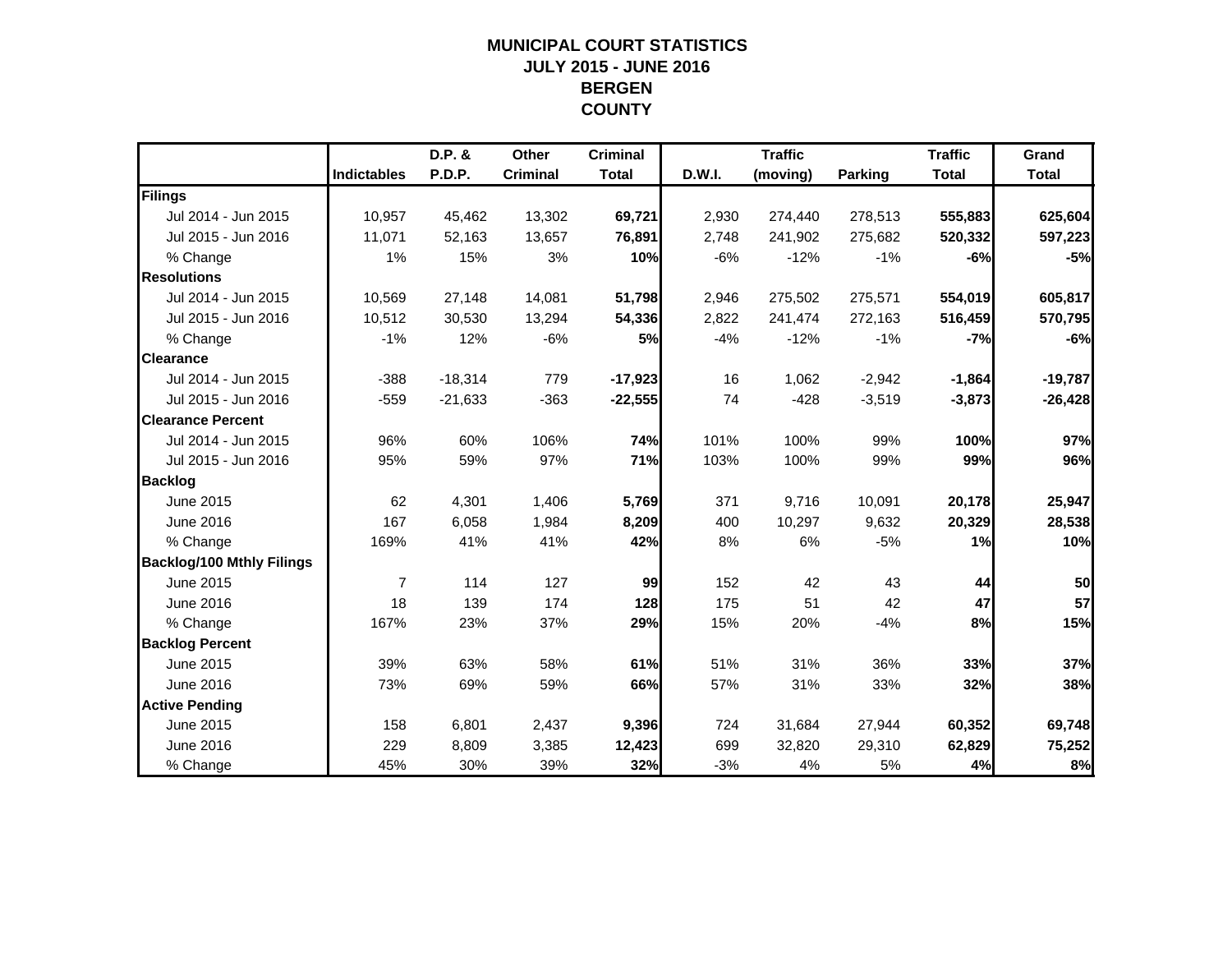## **MUNICIPAL COURT STATISTICSJULY 2015 - JUNE 2016 BURLINGTON COUNTY**

|                                  |                    | D.P. & | Other           | <b>Criminal</b> |        | <b>Traffic</b> |                | <b>Traffic</b> | Grand        |
|----------------------------------|--------------------|--------|-----------------|-----------------|--------|----------------|----------------|----------------|--------------|
|                                  | <b>Indictables</b> | P.D.P. | <b>Criminal</b> | <b>Total</b>    | D.W.I. | (moving)       | <b>Parking</b> | <b>Total</b>   | <b>Total</b> |
| Filings                          |                    |        |                 |                 |        |                |                |                |              |
| Jul 2014 - Jun 2015              | 6,881              | 18,683 | 8,311           | 33,875          | 2,101  | 156,703        | 8,146          | 166,950        | 200,825      |
| Jul 2015 - Jun 2016              | 7,594              | 20,235 | 8,202           | 36,031          | 2,105  | 165,935        | 8,677          | 176,717        | 212,748      |
| % Change                         | 10%                | 8%     | $-1%$           | 6%              | 0%     | 6%             | 7%             | 6%             | 6%           |
| <b>Resolutions</b>               |                    |        |                 |                 |        |                |                |                |              |
| Jul 2014 - Jun 2015              | 6,762              | 18,533 | 10,056          | 35,351          | 2,043  | 157,104        | 8,291          | 167,438        | 202,789      |
| Jul 2015 - Jun 2016              | 7,419              | 19,424 | 9,779           | 36,622          | 2,165  | 163,546        | 8,429          | 174,140        | 210,762      |
| % Change                         | 10%                | 5%     | $-3%$           | 4%              | 6%     | 4%             | 2%             | 4%             | 4%           |
| <b>Clearance</b>                 |                    |        |                 |                 |        |                |                |                |              |
| Jul 2014 - Jun 2015              | $-119$             | $-150$ | 1,745           | 1,476           | $-58$  | 401            | 145            | 488            | 1,964        |
| Jul 2015 - Jun 2016              | $-175$             | $-811$ | 1,577           | 591             | 60     | $-2,389$       | $-248$         | $-2,577$       | $-1,986$     |
| <b>Clearance Percent</b>         |                    |        |                 |                 |        |                |                |                |              |
| Jul 2014 - Jun 2015              | 98%                | 99%    | 121%            | 104%            | 97%    | 100%           | 102%           | 100%           | 101%         |
| Jul 2015 - Jun 2016              | 98%                | 96%    | 119%            | 102%            | 103%   | 99%            | 97%            | 99%            | 99%          |
| <b>Backlog</b>                   |                    |        |                 |                 |        |                |                |                |              |
| June 2015                        | 1                  | 1,577  | 442             | 2,020           | 311    | 3,244          | 202            | 3,757          | 5,777        |
| June 2016                        | 6                  | 1,830  | 1,003           | 2,839           | 299    | 3,222          | 243            | 3,764          | 6,603        |
| % Change                         | 500%               | 16%    | 127%            | 41%             | $-4%$  | $-1%$          | 20%            | 0%             | 14%          |
| <b>Backlog/100 Mthly Filings</b> |                    |        |                 |                 |        |                |                |                |              |
| June 2015                        | 0                  | 101    | 64              | 72              | 178    | 25             | 30             | 27             | 35           |
| June 2016                        | 1                  | 109    | 147             | 95              | 170    | 23             | 34             | 26             | 37           |
| % Change                         | 444%               | 7%     | 130%            | 32%             | $-4%$  | $-6%$          | 13%            | $-5%$          | 8%           |
| <b>Backlog Percent</b>           |                    |        |                 |                 |        |                |                |                |              |
| June 2015                        | 8%                 | 50%    | 31%             | 44%             | 53%    | 23%            | 23%            | 25%            | 29%          |
| June 2016                        | 19%                | 52%    | 55%             | 53%             | 55%    | 20%            | 24%            | 21%            | 29%          |
| <b>Active Pending</b>            |                    |        |                 |                 |        |                |                |                |              |
| June 2015                        | 12                 | 3,160  | 1,410           | 4,582           | 583    | 13,863         | 874            | 15,320         | 19,902       |
| June 2016                        | 31                 | 3,494  | 1,814           | 5,339           | 539    | 16,010         | 1,027          | 17,576         | 22,915       |
| % Change                         | 158%               | 11%    | 29%             | 17%             | $-8%$  | 15%            | 18%            | 15%            | 15%          |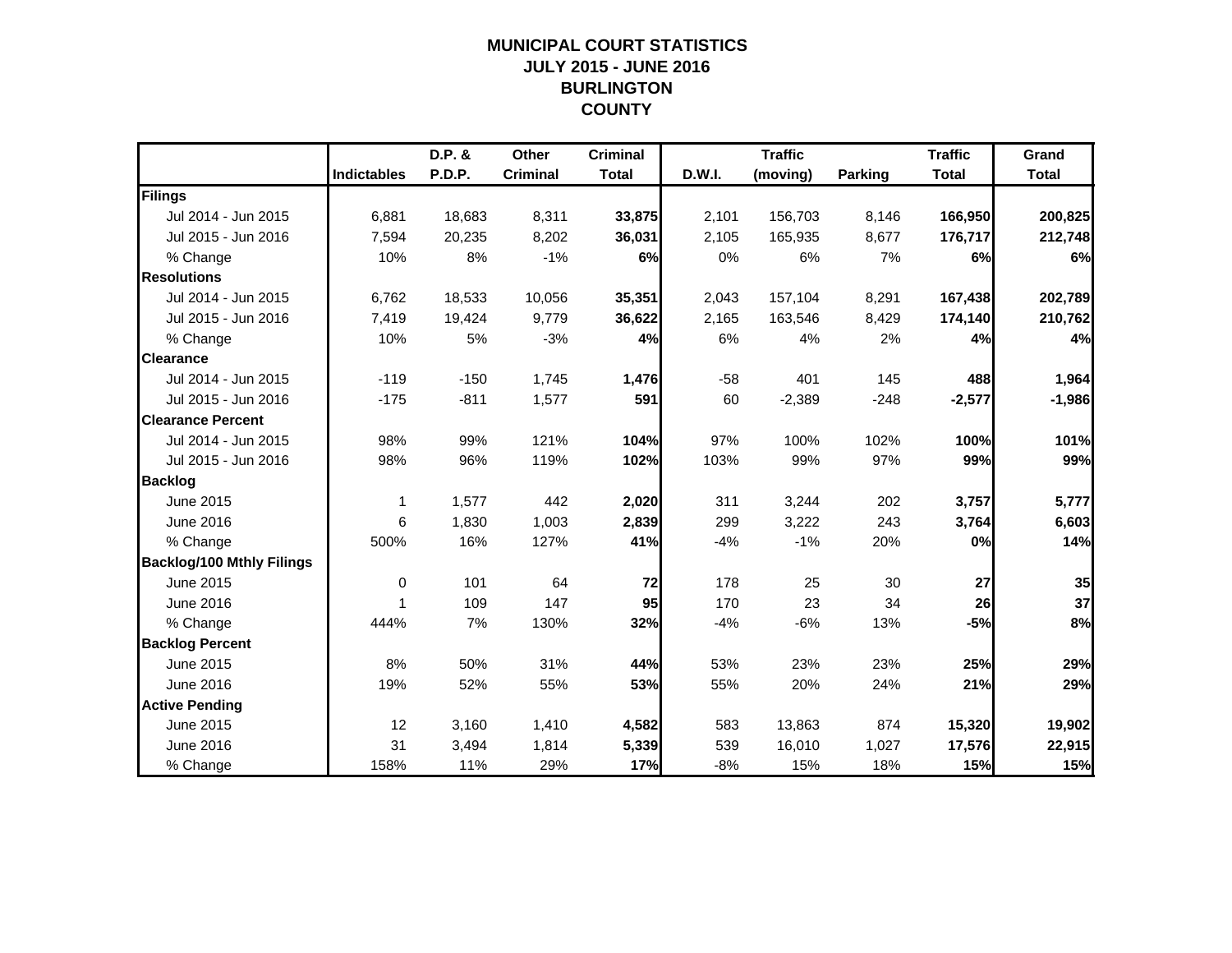## **MUNICIPAL COURT STATISTICSJULY 2015 - JUNE 2016 CAMDEN COUNTY**

|                                  |                    | D.P. &   | <b>Other</b>    | <b>Criminal</b> |        | <b>Traffic</b> |          | <b>Traffic</b> | Grand        |
|----------------------------------|--------------------|----------|-----------------|-----------------|--------|----------------|----------|----------------|--------------|
|                                  | <b>Indictables</b> | P.D.P.   | <b>Criminal</b> | <b>Total</b>    | D.W.I. | (moving)       | Parking  | <b>Total</b>   | <b>Total</b> |
| Filings                          |                    |          |                 |                 |        |                |          |                |              |
| Jul 2014 - Jun 2015              | 18.174             | 44,648   | 14,569          | 77,391          | 2,882  | 230,859        | 57,335   | 291,076        | 368,467      |
| Jul 2015 - Jun 2016              | 18,493             | 44,821   | 13,308          | 76,622          | 2,708  | 203,009        | 69,769   | 275,486        | 352,108      |
| % Change                         | 2%                 | 0%       | $-9%$           | $-1%$           | $-6%$  | $-12%$         | 22%      | $-5%$          | $-4%$        |
| <b>Resolutions</b>               |                    |          |                 |                 |        |                |          |                |              |
| Jul 2014 - Jun 2015              | 17,658             | 45,793   | 21,471          | 84,922          | 2,909  | 237,661        | 56,724   | 297,294        | 382,216      |
| Jul 2015 - Jun 2016              | 17,983             | 42,333   | 17,924          | 78,240          | 2,758  | 201,091        | 68,067   | 271,916        | 350,156      |
| % Change                         | 2%                 | $-8%$    | $-17%$          | $-8%$           | $-5%$  | $-15%$         | 20%      | $-9%$          | $-8%$        |
| <b>Clearance</b>                 |                    |          |                 |                 |        |                |          |                |              |
| Jul 2014 - Jun 2015              | $-516$             | 1,145    | 6,902           | 7,531           | 27     | 6,802          | $-611$   | 6,218          | 13,749       |
| Jul 2015 - Jun 2016              | $-510$             | $-2,488$ | 4,616           | 1,618           | 50     | $-1,918$       | $-1,702$ | $-3,570$       | $-1,952$     |
| <b>IClearance Percent</b>        |                    |          |                 |                 |        |                |          |                |              |
| Jul 2014 - Jun 2015              | 97%                | 103%     | 147%            | 110%            | 101%   | 103%           | 99%      | 102%           | 104%         |
| Jul 2015 - Jun 2016              | 97%                | 94%      | 135%            | 102%            | 102%   | 99%            | 98%      | 99%            | 99%          |
| <b>Backlog</b>                   |                    |          |                 |                 |        |                |          |                |              |
| June 2015                        | 58                 | 1,917    | 1,132           | 3,107           | 277    | 3,478          | 1,233    | 4,988          | 8,095        |
| June 2016                        | $\overline{2}$     | 1,829    | 731             | 2,562           | 267    | 3,430          | 2,006    | 5,703          | 8,265        |
| % Change                         | $-97%$             | $-5%$    | $-35%$          | $-18%$          | $-4%$  | $-1%$          | 63%      | 14%            | 2%           |
| <b>Backlog/100 Mthly Filings</b> |                    |          |                 |                 |        |                |          |                |              |
| June 2015                        | 4                  | 52       | 93              | 48              | 115    | 18             | 26       | 21             | 26           |
| June 2016                        | $\Omega$           | 49       | 66              | 40              | 118    | 20             | 35       | 25             | 28           |
| % Change                         | $-97%$             | $-5%$    | $-29%$          | $-17%$          | 3%     | 12%            | 34%      | 21%            | 7%           |
| <b>Backlog Percent</b>           |                    |          |                 |                 |        |                |          |                |              |
| June 2015                        | 50%                | 44%      | 49%             | 46%             | 49%    | 20%            | 16%      | 19%            | 25%          |
| June 2016                        | 2%                 | 36%      | 31%             | 34%             | 50%    | 18%            | 25%      | 21%            | 24%          |
| <b>Active Pending</b>            |                    |          |                 |                 |        |                |          |                |              |
| June 2015                        | 117                | 4,356    | 2,327           | 6,800           | 561    | 17,720         | 7,591    | 25,872         | 32,672       |
| June 2016                        | 89                 | 5,095    | 2,333           | 7,517           | 537    | 18,692         | 7,999    | 27,228         | 34,745       |
| % Change                         | $-24%$             | 17%      | 0%              | 11%             | $-4%$  | 5%             | 5%       | 5%             | 6%           |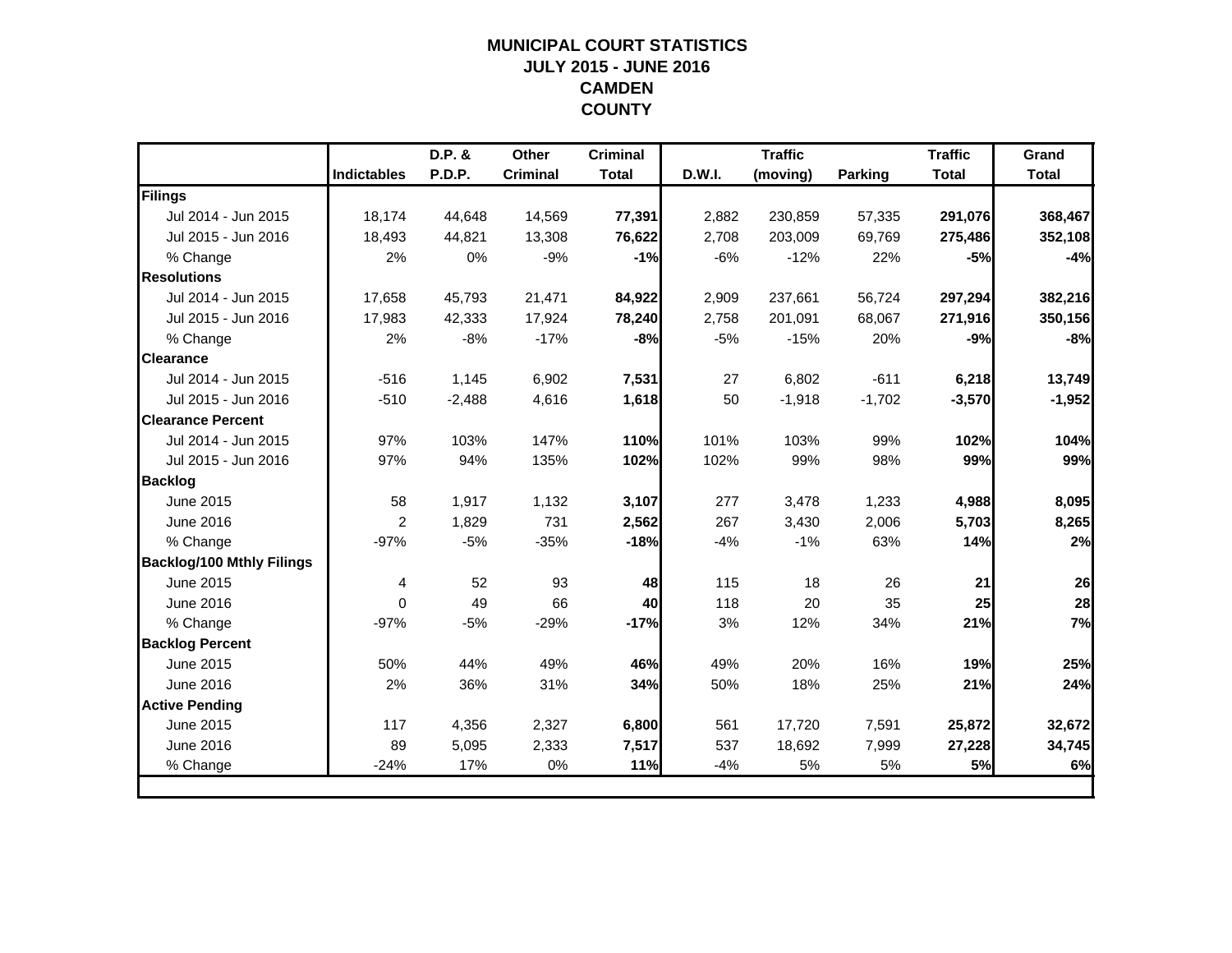## **MUNICIPAL COURT STATISTICSJULY 2015 - JUNE 2016 CAPE MAY COUNTY**

|                                  |                    | D.P. &   | Other           | <b>Criminal</b> |        | <b>Traffic</b> |                | <b>Traffic</b> | Grand        |
|----------------------------------|--------------------|----------|-----------------|-----------------|--------|----------------|----------------|----------------|--------------|
|                                  | <b>Indictables</b> | P.D.P.   | <b>Criminal</b> | <b>Total</b>    | D.W.I. | (moving)       | <b>Parking</b> | <b>Total</b>   | <b>Total</b> |
| Filings                          |                    |          |                 |                 |        |                |                |                |              |
| Jul 2014 - Jun 2015              | 3,399              | 6,466    | 4,922           | 14,787          | 729    | 26,061         | 39,931         | 66,721         | 81,508       |
| Jul 2015 - Jun 2016              | 3,427              | 6,897    | 5,291           | 15,615          | 791    | 26,667         | 35,977         | 63,435         | 79,050       |
| % Change                         | 1%                 | 7%       | 7%              | 6%              | 9%     | 2%             | $-10%$         | $-5%$          | $-3%$        |
| <b>Resolutions</b>               |                    |          |                 |                 |        |                |                |                |              |
| Jul 2014 - Jun 2015              | 3,381              | 5,648    | 6,337           | 15,366          | 729    | 26,181         | 41,294         | 68,204         | 83,570       |
| Jul 2015 - Jun 2016              | 3,387              | 5,763    | 5,965           | 15,115          | 777    | 26,619         | 36,243         | 63,639         | 78,754       |
| % Change                         | 0%                 | 2%       | $-6%$           | $-2%$           | 7%     | 2%             | $-12%$         | $-7%$          | $-6%$        |
| <b>Clearance</b>                 |                    |          |                 |                 |        |                |                |                |              |
| Jul 2014 - Jun 2015              | $-18$              | $-818$   | 1,415           | 579             | 0      | 120            | 1,363          | 1,483          | 2,062        |
| Jul 2015 - Jun 2016              | $-40$              | $-1,134$ | 674             | $-500$          | $-14$  | $-48$          | 266            | 204            | $-296$       |
| <b>Clearance Percent</b>         |                    |          |                 |                 |        |                |                |                |              |
| Jul 2014 - Jun 2015              | 99%                | 87%      | 129%            | 104%            | 100%   | 100%           | 103%           | 102%           | 103%         |
| Jul 2015 - Jun 2016              | 99%                | 84%      | 113%            | 97%             | 98%    | 100%           | 101%           | 100%           | 100%         |
| <b>Backlog</b>                   |                    |          |                 |                 |        |                |                |                |              |
| June 2015                        | 4                  | 152      | 54              | 210             | 59     | 432            | 1,801          | 2,292          | 2,502        |
| June 2016                        | 4                  | 230      | 75              | 309             | 76     | 535            | 1,586          | 2,197          | 2,506        |
| % Change                         | 0%                 | 51%      | 39%             | 47%             | 29%    | 24%            | $-12%$         | $-4%$          | 0%           |
| <b>Backlog/100 Mthly Filings</b> |                    |          |                 |                 |        |                |                |                |              |
| June 2015                        | 1                  | 28       | 13              | 17              | 97     | 20             | 54             | 41             | 37           |
| June 2016                        | 1                  | 40       | 17              | 24              | 115    | 24             | 53             | 42             | 38           |
| % Change                         | $-1%$              | 42%      | 29%             | 39%             | 19%    | 21%            | $-2%$          | 1%             | 3%           |
| <b>Backlog Percent</b>           |                    |          |                 |                 |        |                |                |                |              |
| June 2015                        | 27%                | 21%      | 10%             | 16%             | 39%    | 17%            | 27%            | 24%            | 23%          |
| June 2016                        | 33%                | 27%      | 10%             | 19%             | 40%    | 20%            | 25%            | 24%            | 23%          |
| <b>Active Pending</b>            |                    |          |                 |                 |        |                |                |                |              |
| June 2015                        | 15                 | 719      | 562             | 1,296           | 152    | 2,605          | 6,793          | 9,550          | 10,846       |
| June 2016                        | 12                 | 854      | 784             | 1,650           | 189    | 2,736          | 6,324          | 9,249          | 10,899       |
| % Change                         | $-20%$             | 19%      | 40%             | 27%             | 24%    | 5%             | $-7%$          | $-3%$          | 0%           |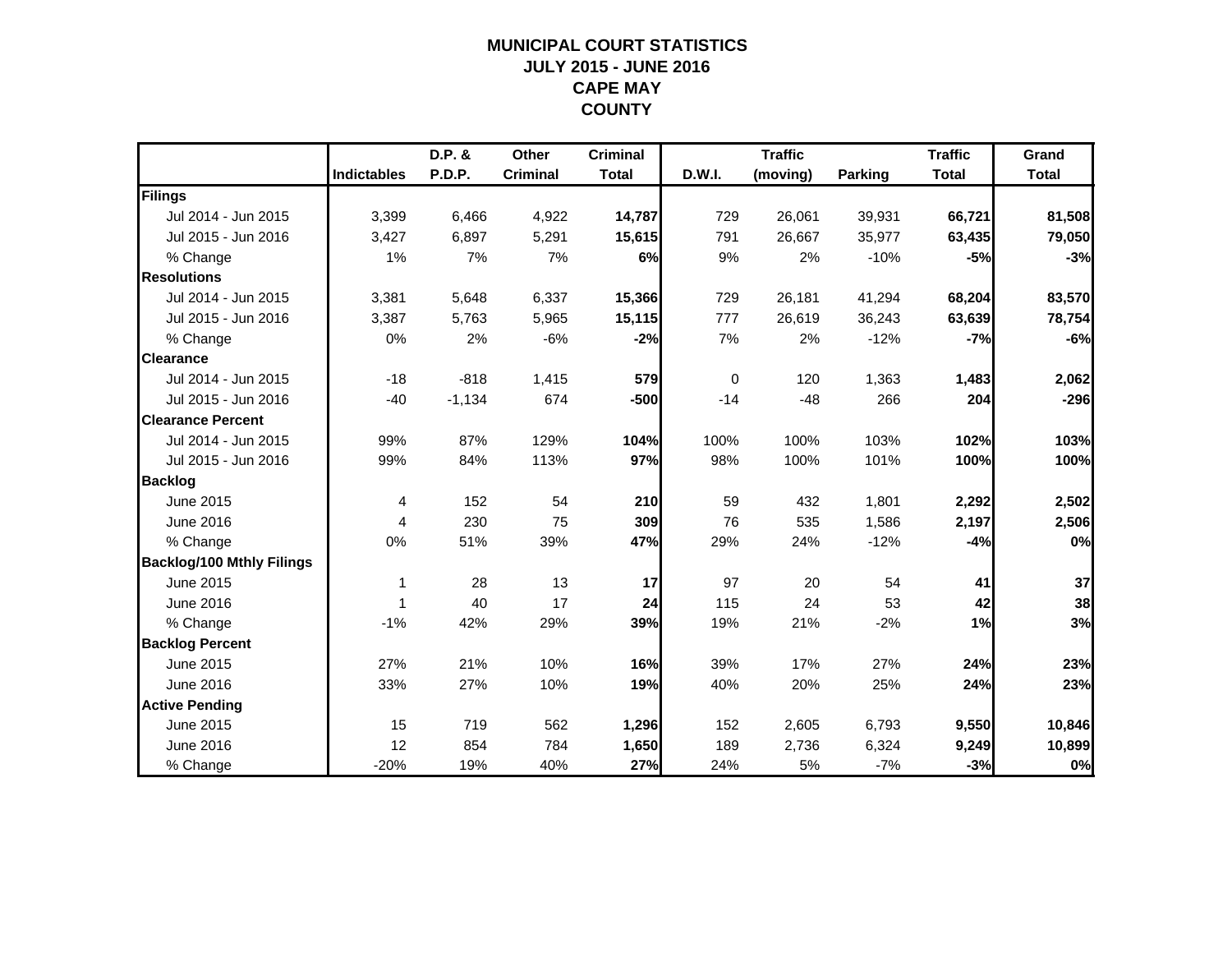## **MUNICIPAL COURT STATISTICSJULY 2015 - JUNE 2016 CUMBERLAND COUNTY**

|                                  |                    | D.P. &   | Other           | <b>Criminal</b> |        | <b>Traffic</b> |         | <b>Traffic</b> | Grand        |
|----------------------------------|--------------------|----------|-----------------|-----------------|--------|----------------|---------|----------------|--------------|
|                                  | <b>Indictables</b> | P.D.P.   | <b>Criminal</b> | <b>Total</b>    | D.W.I. | (moving)       | Parking | <b>Total</b>   | <b>Total</b> |
| Filings                          |                    |          |                 |                 |        |                |         |                |              |
| Jul 2014 - Jun 2015              | 6,527              | 18,816   | 3,648           | 28,991          | 940    | 34,833         | 5,054   | 40,827         | 69,818       |
| Jul 2015 - Jun 2016              | 7,261              | 18,622   | 4,385           | 30,268          | 1,095  | 36,328         | 5,064   | 42,487         | 72,755       |
| % Change                         | 11%                | $-1%$    | 20%             | 4%              | 16%    | 4%             | 0%      | 4%             | 4%           |
| <b>Resolutions</b>               |                    |          |                 |                 |        |                |         |                |              |
| Jul 2014 - Jun 2015              | 6,495              | 14,815   | 4,348           | 25,658          | 920    | 34,474         | 5,029   | 40,423         | 66,081       |
| Jul 2015 - Jun 2016              | 7,234              | 12,768   | 4,657           | 24,659          | 1,055  | 35,718         | 5,154   | 41,927         | 66,586       |
| % Change                         | 11%                | $-14%$   | 7%              | $-4%$           | 15%    | 4%             | 2%      | 4%             | 1%           |
| <b>Clearance</b>                 |                    |          |                 |                 |        |                |         |                |              |
| Jul 2014 - Jun 2015              | $-32$              | $-4,001$ | 700             | $-3,333$        | $-20$  | $-359$         | $-25$   | $-404$         | $-3,737$     |
| Jul 2015 - Jun 2016              | $-27$              | $-5,854$ | 272             | $-5,609$        | $-40$  | $-610$         | 90      | $-560$         | $-6,169$     |
| <b>Clearance Percent</b>         |                    |          |                 |                 |        |                |         |                |              |
| Jul 2014 - Jun 2015              | 100%               | 79%      | 119%            | 89%             | 98%    | 99%            | 100%    | 99%            | 95%          |
| Jul 2015 - Jun 2016              | 100%               | 69%      | 106%            | 81%             | 96%    | 98%            | 102%    | 99%            | 92%          |
| <b>Backlog</b>                   |                    |          |                 |                 |        |                |         |                |              |
| June 2015                        | $\mathbf 0$        | 701      | 225             | 926             | 115    | 1,215          | 188     | 1,518          | 2,444        |
| June 2016                        | 3                  | 639      | 260             | 902             | 131    | 1,013          | 250     | 1,394          | 2,296        |
| % Change                         |                    | $-9%$    | 16%             | $-3%$           | 14%    | $-17%$         | 33%     | $-8%$          | $-6%$        |
| <b>Backlog/100 Mthly Filings</b> |                    |          |                 |                 |        |                |         |                |              |
| June 2015                        | 0                  | 45       | 74              | 38              | 147    | 42             | 45      | 45             | 42           |
| June 2016                        | $\Omega$           | 41       | 71              | 36              | 144    | 33             | 59      | 39             | 38           |
| % Change                         |                    | $-8%$    | $-4%$           | $-7%$           | $-2%$  | $-20%$         | 33%     | $-12%$         | $-10%$       |
| <b>Backlog Percent</b>           |                    |          |                 |                 |        |                |         |                |              |
| June 2015                        | 0%                 | 41%      | 34%             | 38%             | 53%    | 32%            | 24%     | 32%            | 34%          |
| June 2016                        | 8%                 | 42%      | 35%             | 39%             | 50%    | 25%            | 39%     | 28%            | 31%          |
| <b>Active Pending</b>            |                    |          |                 |                 |        |                |         |                |              |
| June 2015                        | 35                 | 1,714    | 668             | 2,417           | 217    | 3,764          | 788     | 4,769          | 7,186        |
| June 2016                        | 37                 | 1,528    | 733             | 2,298           | 264    | 4,112          | 637     | 5,013          | 7,311        |
| % Change                         | 6%                 | $-11%$   | 10%             | $-5%$           | 22%    | 9%             | $-19%$  | 5%             | 2%           |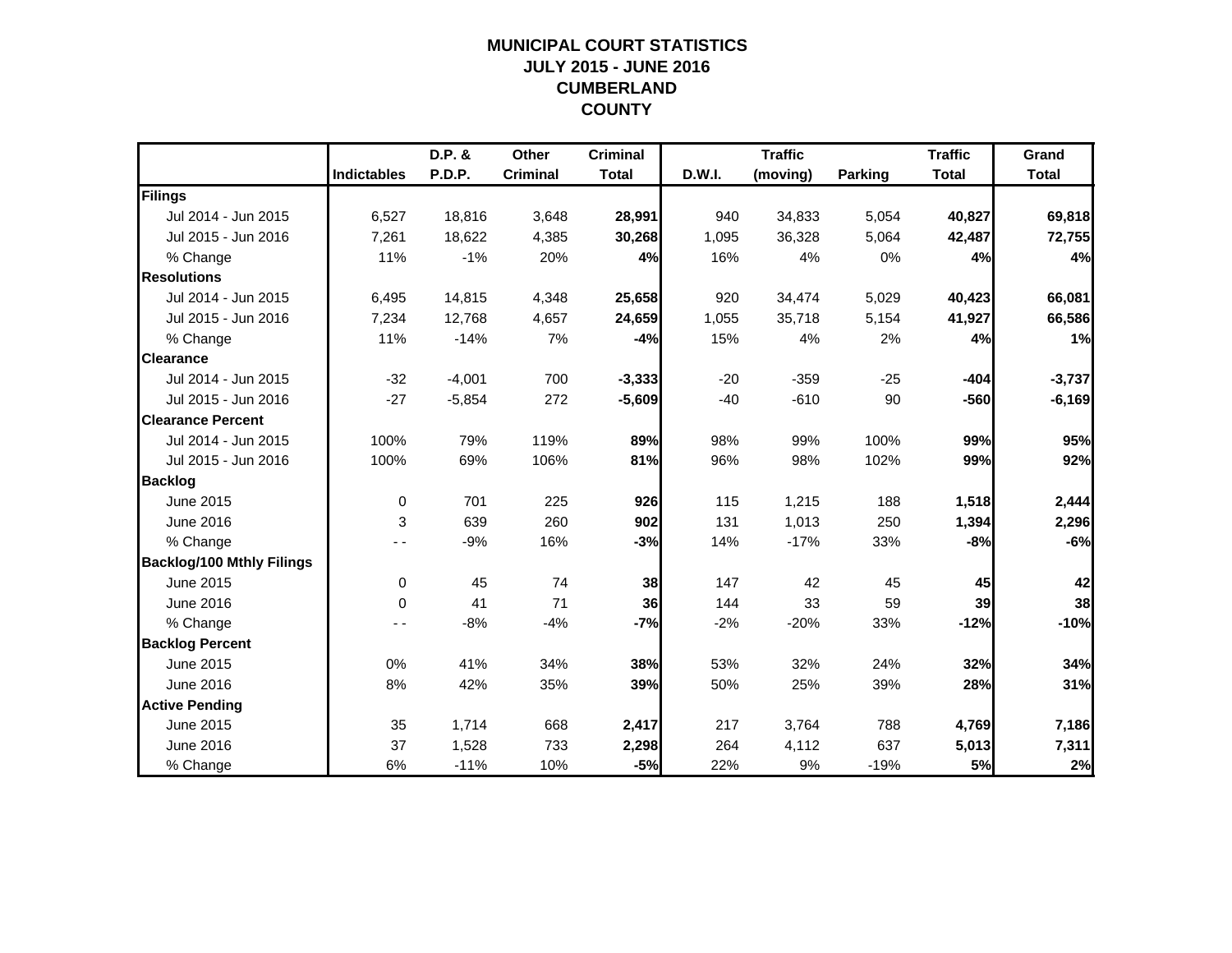#### **MUNICIPAL COURT STATISTICSJULY 2015 - JUNE 2016 ESSEX COUNTY**

|                                  |                    | D.P. &        | Other           | <b>Criminal</b> |        | <b>Traffic</b> |                | <b>Traffic</b> | Grand        |
|----------------------------------|--------------------|---------------|-----------------|-----------------|--------|----------------|----------------|----------------|--------------|
|                                  | <b>Indictables</b> | <b>P.D.P.</b> | <b>Criminal</b> | <b>Total</b>    | D.W.I. | (moving)       | <b>Parking</b> | <b>Total</b>   | <b>Total</b> |
| Filings                          |                    |               |                 |                 |        |                |                |                |              |
| Jul 2014 - Jun 2015              | 25,508             | 46,490        | 42,470          | 114,468         | 1,368  | 280,014        | 511,872        | 793,254        | 907,722      |
| Jul 2015 - Jun 2016              | 26.519             | 50.956        | 42,795          | 120,270         | 1,366  | 262,212        | 550,594        | 814,172        | 934,442      |
| % Change                         | 4%                 | 10%           | 1%              | 5%              | 0%     | $-6%$          | 8%             | 3%             | 3%           |
| <b>Resolutions</b>               |                    |               |                 |                 |        |                |                |                |              |
| Jul 2014 - Jun 2015              | 24,904             | 40,449        | 39,048          | 104,401         | 1,395  | 289,842        | 504,252        | 795,489        | 899,890      |
| Jul 2015 - Jun 2016              | 25,595             | 42,839        | 36,385          | 104,819         | 1,375  | 258,581        | 558,462        | 818,418        | 923,237      |
| % Change                         | 3%                 | 6%            | $-7%$           | 0%              | $-1%$  | $-11%$         | 11%            | 3%             | 3%           |
| <b>Clearance</b>                 |                    |               |                 |                 |        |                |                |                |              |
| Jul 2014 - Jun 2015              | $-604$             | $-6,041$      | $-3,422$        | $-10,067$       | 27     | 9,828          | $-7,620$       | 2,235          | $-7,832$     |
| Jul 2015 - Jun 2016              | $-924$             | $-8,117$      | $-6,410$        | $-15,451$       | 9      | $-3,631$       | 7,868          | 4,246          | $-11,205$    |
| <b>Clearance Percent</b>         |                    |               |                 |                 |        |                |                |                |              |
| Jul 2014 - Jun 2015              | 98%                | 87%           | 92%             | 91%             | 102%   | 104%           | 99%            | 100%           | 99%          |
| Jul 2015 - Jun 2016              | 97%                | 84%           | 85%             | 87%             | 101%   | 99%            | 101%           | 101%           | 99%          |
| <b>Backlog</b>                   |                    |               |                 |                 |        |                |                |                |              |
| June 2015                        | 14                 | 2,138         | 2,426           | 4,578           | 99     | 4,640          | 18,221         | 22,960         | 27,538       |
| June 2016                        | 19                 | 2,544         | 2,615           | 5,178           | 99     | 4,882          | 12,762         | 17,743         | 22,921       |
| % Change                         | 36%                | 19%           | 8%              | 13%             | 0%     | 5%             | $-30%$         | $-23%$         | $-17%$       |
| <b>Backlog/100 Mthly Filings</b> |                    |               |                 |                 |        |                |                |                |              |
| June 2015                        | 1                  | 55            | 69              | 48              | 87     | 20             | 43             | 35             | 36           |
| June 2016                        | 1                  | 60            | 73              | 52              | 87     | 22             | 28             | 26             | 29           |
| % Change                         | 31%                | 9%            | 7%              | 8%              | 0%     | 12%            | $-35%$         | $-25%$         | $-19%$       |
| <b>Backlog Percent</b>           |                    |               |                 |                 |        |                |                |                |              |
| June 2015                        | 18%                | 45%           | 38%             | 41%             | 39%    | 19%            | 29%            | 26%            | 28%          |
| June 2016                        | 11%                | 48%           | 37%             | 41%             | 37%    | 18%            | 21%            | 20%            | 23%          |
| <b>Active Pending</b>            |                    |               |                 |                 |        |                |                |                |              |
| June 2015                        | 80                 | 4,762         | 6,423           | 11,265          | 254    | 23,948         | 63,027         | 87,229         | 98,494       |
| June 2016                        | 172                | 5,353         | 7,096           | 12,621          | 267    | 27,022         | 60,295         | 87,584         | 100,205      |
| % Change                         | 115%               | 12%           | 10%             | 12%             | 5%     | 13%            | $-4%$          | 0%             | 2%           |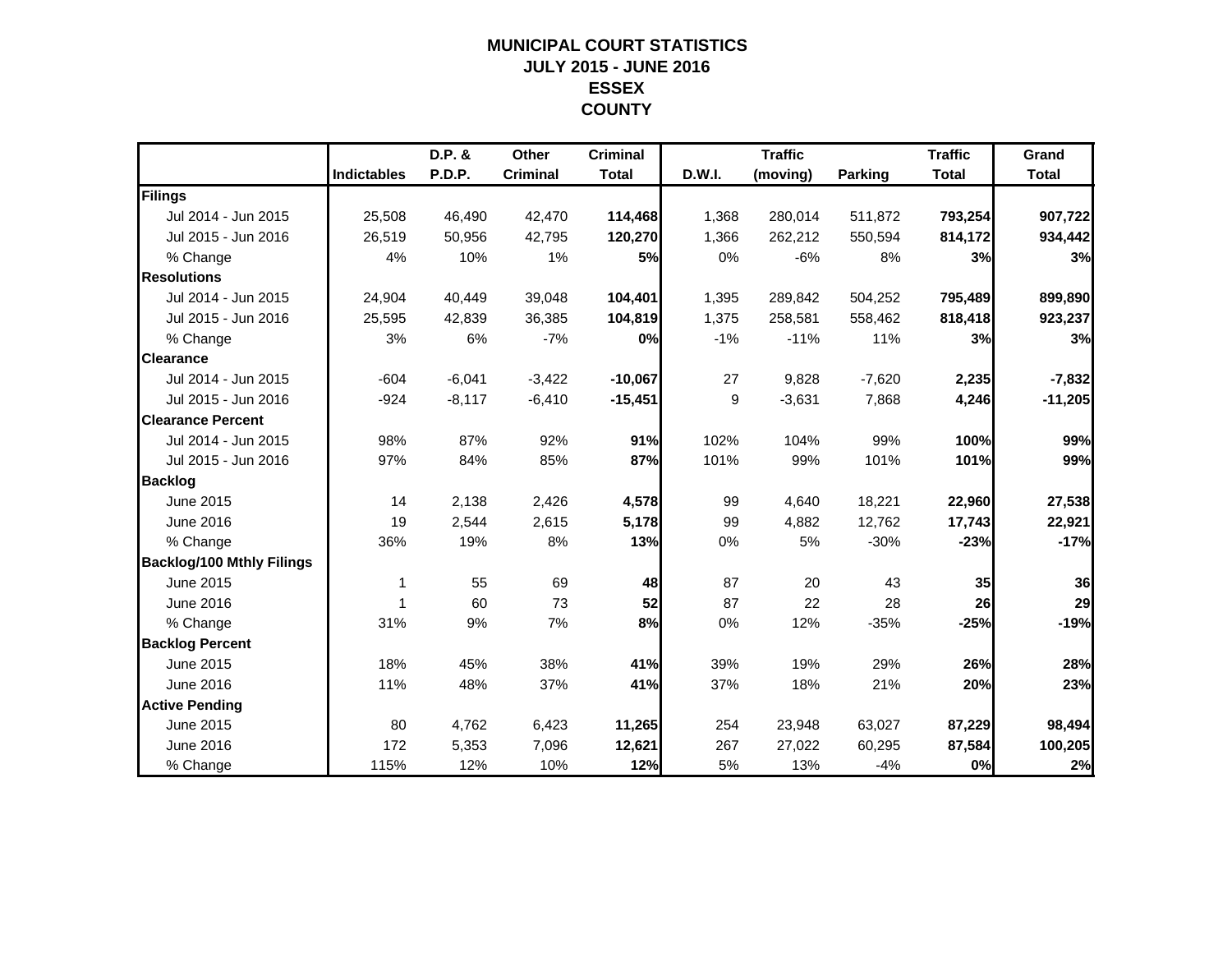## **MUNICIPAL COURT STATISTICSJULY 2015 - JUNE 2016 GLOUCESTER COUNTY**

|                                  |                    | D.P. &   | Other           | <b>Criminal</b> |        | <b>Traffic</b> |                | <b>Traffic</b> | Grand        |
|----------------------------------|--------------------|----------|-----------------|-----------------|--------|----------------|----------------|----------------|--------------|
|                                  | <b>Indictables</b> | P.D.P.   | <b>Criminal</b> | <b>Total</b>    | D.W.I. | (moving)       | Parking        | <b>Total</b>   | <b>Total</b> |
| Filings                          |                    |          |                 |                 |        |                |                |                |              |
| Jul 2014 - Jun 2015              | 5,898              | 21,228   | 5,462           | 32,588          | 1,198  | 100,180        | 7,637          | 109,015        | 141,603      |
| Jul 2015 - Jun 2016              | 6,977              | 24,071   | 5,343           | 36,391          | 1,313  | 86,518         | 7,340          | 95,171         | 131,562      |
| % Change                         | 18%                | 13%      | $-2%$           | 12%             | 10%    | $-14%$         | $-4%$          | $-13%$         | $-7%$        |
| <b>Resolutions</b>               |                    |          |                 |                 |        |                |                |                |              |
| Jul 2014 - Jun 2015              | 5,886              | 21,488   | 7,394           | 34,768          | 1,157  | 103,392        | 7,502          | 112,051        | 146,819      |
| Jul 2015 - Jun 2016              | 6,909              | 22,752   | 7,033           | 36,694          | 1,259  | 83,901         | 7,342          | 92,502         | 129,196      |
| % Change                         | 17%                | 6%       | $-5%$           | 6%              | 9%     | $-19%$         | $-2%$          | $-17%$         | $-12%$       |
| <b>Clearance</b>                 |                    |          |                 |                 |        |                |                |                |              |
| Jul 2014 - Jun 2015              | $-12$              | 260      | 1,932           | 2,180           | $-41$  | 3,212          | $-135$         | 3,036          | 5,216        |
| Jul 2015 - Jun 2016              | $-68$              | $-1,319$ | 1,690           | 303             | $-54$  | $-2,617$       | $\overline{c}$ | $-2,669$       | $-2,366$     |
| <b>Clearance Percent</b>         |                    |          |                 |                 |        |                |                |                |              |
| Jul 2014 - Jun 2015              | 100%               | 101%     | 135%            | 107%            | 97%    | 103%           | 98%            | 103%           | 104%         |
| Jul 2015 - Jun 2016              | 99%                | 95%      | 132%            | 101%            | 96%    | 97%            | 100%           | 97%            | 98%          |
| <b>Backlog</b>                   |                    |          |                 |                 |        |                |                |                |              |
| June 2015                        | 0                  | 1,007    | 395             | 1,402           | 136    | 1,816          | 403            | 2,355          | 3,757        |
| June 2016                        | $\Omega$           | 1,572    | 520             | 2,092           | 208    | 2,709          | 373            | 3,290          | 5,382        |
| % Change                         |                    | 56%      | 32%             | 49%             | 53%    | 49%            | $-7%$          | 40%            | 43%          |
| <b>Backlog/100 Mthly Filings</b> |                    |          |                 |                 |        |                |                |                |              |
| June 2015                        | 0                  | 57       | 87              | 52              | 136    | 22             | 63             | 26             | 32           |
| June 2016                        | $\Omega$           | 78       | 117             | 69              | 190    | 38             | 61             | 41             | 49           |
| % Change                         | - -                | 38%      | 35%             | 34%             | 40%    | 73%            | $-4%$          | 60%            | 54%          |
| <b>Backlog Percent</b>           |                    |          |                 |                 |        |                |                |                |              |
| June 2015                        | 0%                 | 41%      | 36%             | 40%             | 46%    | 23%            | 46%            | 26%            | 30%          |
| June 2016                        | 0%                 | 46%      | 44%             | 45%             | 61%    | 27%            | 43%            | 29%            | 34%          |
| <b>Active Pending</b>            |                    |          |                 |                 |        |                |                |                |              |
| June 2015                        | 4                  | 2,447    | 1,089           | 3,540           | 295    | 8,030          | 870            | 9,195          | 12,735       |
| June 2016                        | 26                 | 3,444    | 1,174           | 4,644           | 342    | 10,186         | 858            | 11,386         | 16,030       |
| % Change                         | 550%               | 41%      | 8%              | 31%             | 16%    | 27%            | $-1%$          | 24%            | 26%          |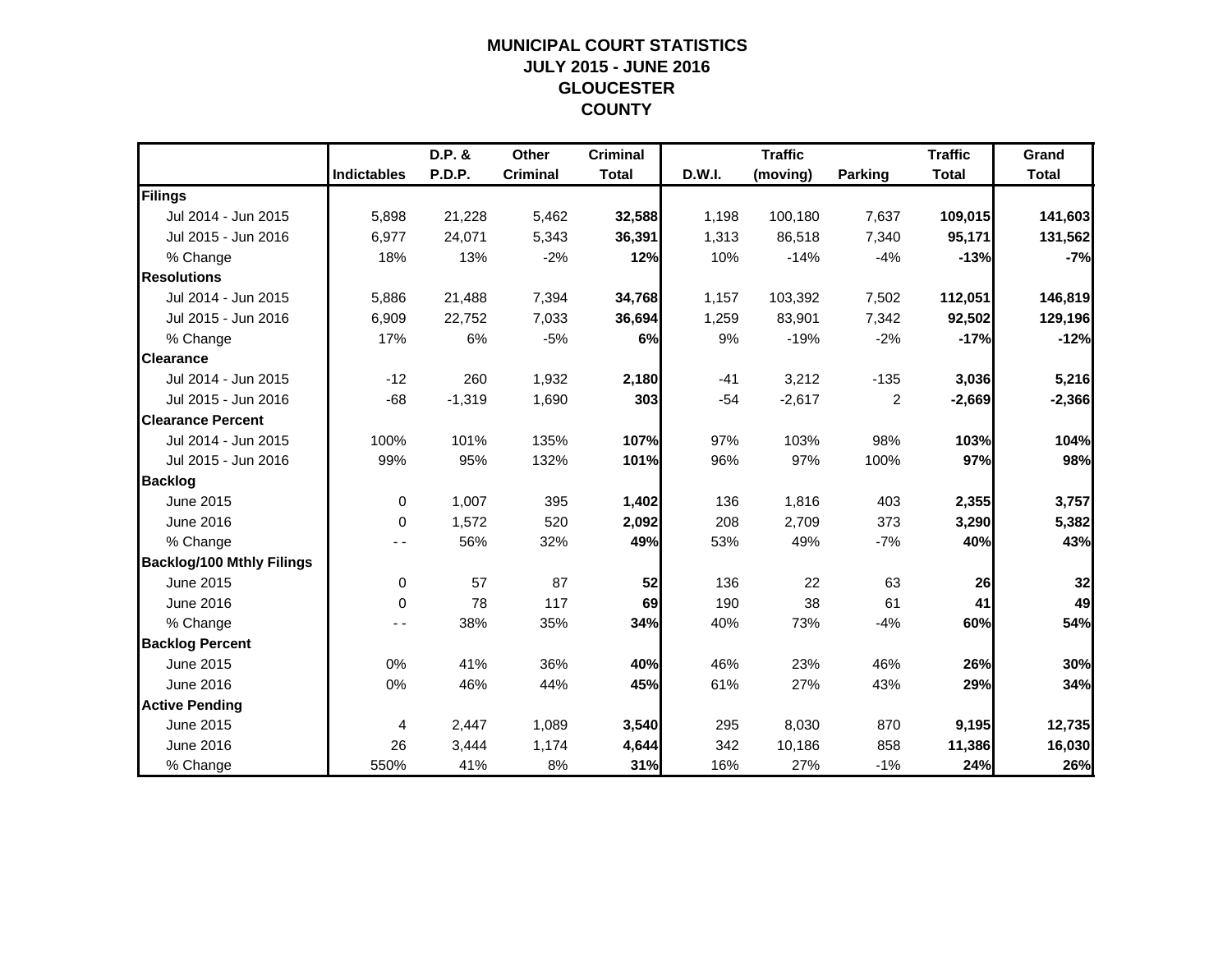## **MUNICIPAL COURT STATISTICSJULY 2015 - JUNE 2016 HUDSON COUNTY**

|                                  |                    | D.P. &        | Other           | <b>Criminal</b> |        | <b>Traffic</b> |                | <b>Traffic</b> | Grand        |
|----------------------------------|--------------------|---------------|-----------------|-----------------|--------|----------------|----------------|----------------|--------------|
|                                  | <b>Indictables</b> | <b>P.D.P.</b> | <b>Criminal</b> | <b>Total</b>    | D.W.I. | (moving)       | <b>Parking</b> | <b>Total</b>   | <b>Total</b> |
| Filings                          |                    |               |                 |                 |        |                |                |                |              |
| Jul 2014 - Jun 2015              | 17,477             | 26,572        | 26,335          | 70,384          | 1,205  | 167,906        | 785,095        | 954,206        | 1,024,590    |
| Jul 2015 - Jun 2016              | 18,755             | 26,847        | 28,536          | 74,138          | 1,252  | 140,157        | 811,688        | 953,097        | 1,027,235    |
| % Change                         | 7%                 | 1%            | 8%              | 5%              | 4%     | $-17%$         | 3%             | 0%             | 0%           |
| <b>Resolutions</b>               |                    |               |                 |                 |        |                |                |                |              |
| Jul 2014 - Jun 2015              | 16,432             | 23,789        | 25,309          | 65,530          | 1,230  | 172,120        | 787,926        | 961,276        | 1,026,806    |
| Jul 2015 - Jun 2016              | 17,603             | 22,697        | 29,382          | 69,682          | 1,218  | 141,291        | 829,025        | 971,534        | 1,041,216    |
| % Change                         | 7%                 | $-5%$         | 16%             | 6%              | $-1%$  | $-18%$         | 5%             | 1%             | 1%           |
| <b>Clearance</b>                 |                    |               |                 |                 |        |                |                |                |              |
| Jul 2014 - Jun 2015              | $-1.045$           | $-2,783$      | $-1,026$        | $-4,854$        | 25     | 4,214          | 2,831          | 7,070          | 2,216        |
| Jul 2015 - Jun 2016              | $-1,152$           | $-4,150$      | 846             | $-4,456$        | $-34$  | 1,134          | 17,337         | 18,437         | 13,981       |
| <b>Clearance Percent</b>         |                    |               |                 |                 |        |                |                |                |              |
| Jul 2014 - Jun 2015              | 94%                | 90%           | 96%             | 93%             | 102%   | 103%           | 100%           | 101%           | 100%         |
| Jul 2015 - Jun 2016              | 94%                | 85%           | 103%            | 94%             | 97%    | 101%           | 102%           | 102%           | 101%         |
| <b>Backlog</b>                   |                    |               |                 |                 |        |                |                |                |              |
| June 2015                        | 60                 | 2,458         | 8,440           | 10,958          | 72     | 4,408          | 46,072         | 50,552         | 61,510       |
| June 2016                        | 11                 | 2,688         | 2,397           | 5,096           | 75     | 4,079          | 26,145         | 30,299         | 35,395       |
| % Change                         | $-82%$             | 9%            | $-72%$          | $-53%$          | 4%     | $-7%$          | $-43%$         | $-40%$         | $-42%$       |
| <b>Backlog/100 Mthly Filings</b> |                    |               |                 |                 |        |                |                |                |              |
| June 2015                        | 4                  | 111           | 385             | 187             | 72     | 32             | 70             | 64             | 72           |
| June 2016                        | 1                  | 120           | 101             | 82              | 72     | 35             | 39             | 38             | 41           |
| % Change                         | $-83%$             | 8%            | $-74%$          | $-56%$          | 0%     | 11%            | $-45%$         | $-40%$         | $-43%$       |
| <b>Backlog Percent</b>           |                    |               |                 |                 |        |                |                |                |              |
| June 2015                        | 65%                | 61%           | 73%             | 70%             | 44%    | 14%            | 41%            | 35%            | 39%          |
| June 2016                        | 41%                | 59%           | 43%             | 50%             | 37%    | 14%            | 28%            | 24%            | 26%          |
| <b>Active Pending</b>            |                    |               |                 |                 |        |                |                |                |              |
| June 2015                        | 93                 | 4,002         | 11,587          | 15,682          | 162    | 31,503         | 111,106        | 142,771        | 158,453      |
| June 2016                        | 27                 | 4,518         | 5,572           | 10,117          | 205    | 29,896         | 94,480         | 124,581        | 134,698      |
| % Change                         | $-71%$             | 13%           | $-52%$          | $-35%$          | 27%    | $-5%$          | $-15%$         | $-13%$         | $-15%$       |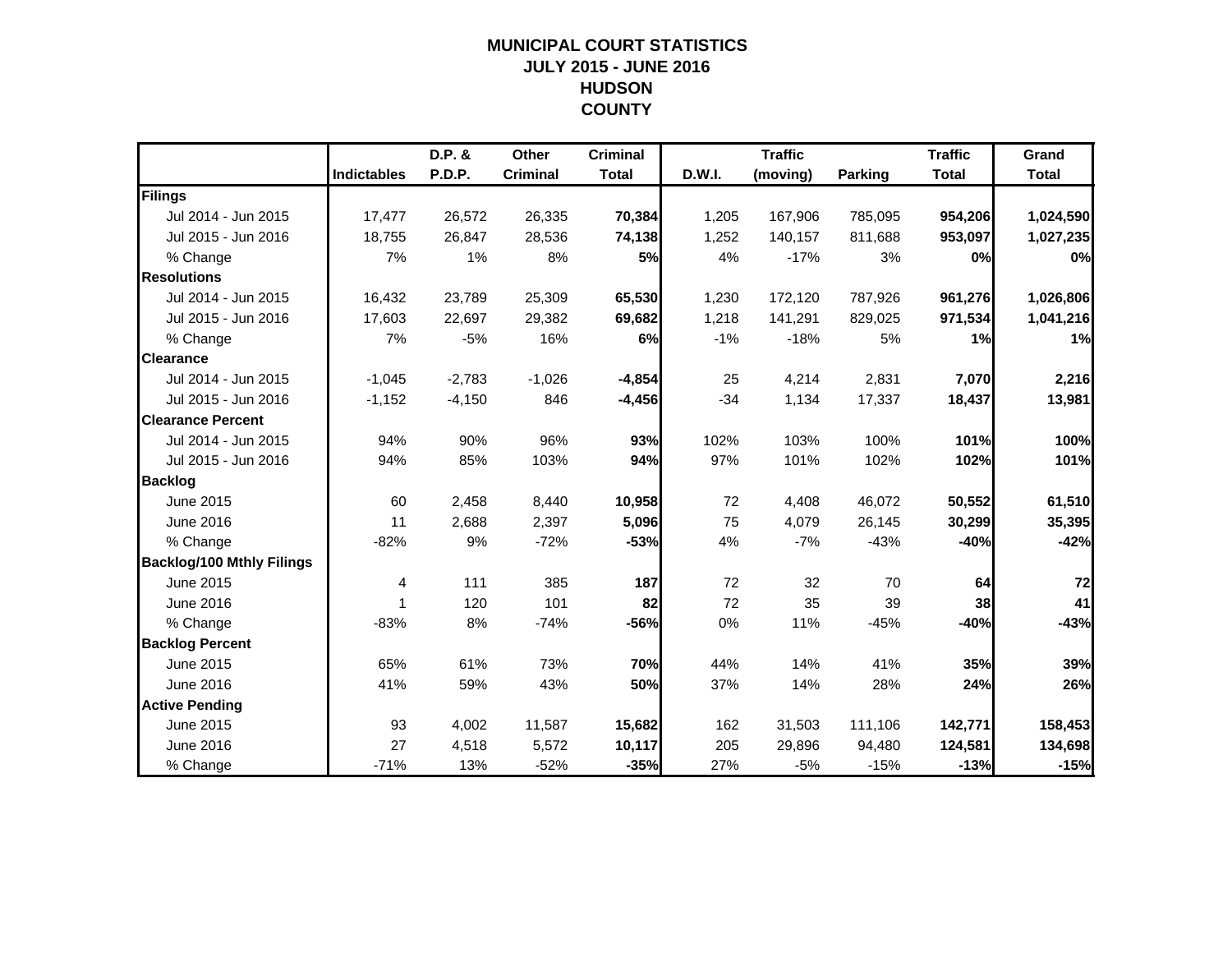## **MUNICIPAL COURT STATISTICSJULY 2015 - JUNE 2016 HUNTERDON COUNTY**

|                                  |                    | D.P. &   | Other           | <b>Criminal</b> |        | <b>Traffic</b> |                | <b>Traffic</b> | Grand        |
|----------------------------------|--------------------|----------|-----------------|-----------------|--------|----------------|----------------|----------------|--------------|
|                                  | <b>Indictables</b> | P.D.P.   | <b>Criminal</b> | <b>Total</b>    | D.W.I. | (moving)       | <b>Parking</b> | <b>Total</b>   | <b>Total</b> |
| Filings                          |                    |          |                 |                 |        |                |                |                |              |
| Jul 2014 - Jun 2015              | 1,193              | 3,326    | 1,935           | 6,454           | 638    | 43,114         | 6,771          | 50,523         | 56,977       |
| Jul 2015 - Jun 2016              | 1,451              | 4,249    | 2,123           | 7,823           | 676    | 41,560         | 5,746          | 47,982         | 55,805       |
| % Change                         | 22%                | 28%      | 10%             | 21%             | 6%     | $-4%$          | $-15%$         | $-5%$          | $-2%$        |
| <b>Resolutions</b>               |                    |          |                 |                 |        |                |                |                |              |
| Jul 2014 - Jun 2015              | 1,168              | 2,475    | 2,034           | 5,677           | 625    | 42,487         | 6,956          | 50,068         | 55,745       |
| Jul 2015 - Jun 2016              | 1,423              | 2,936    | 1,934           | 6,293           | 679    | 41,301         | 6,059          | 48,039         | 54,332       |
| % Change                         | 22%                | 19%      | $-5%$           | 11%             | 9%     | $-3%$          | $-13%$         | $-4%$          | $-3%$        |
| <b>Clearance</b>                 |                    |          |                 |                 |        |                |                |                |              |
| Jul 2014 - Jun 2015              | $-25$              | $-851$   | 99              | $-777$          | $-13$  | $-627$         | 185            | $-455$         | $-1,232$     |
| Jul 2015 - Jun 2016              | $-28$              | $-1,313$ | $-189$          | $-1,530$        | 3      | $-259$         | 313            | 57             | $-1,473$     |
| <b>Clearance Percent</b>         |                    |          |                 |                 |        |                |                |                |              |
| Jul 2014 - Jun 2015              | 98%                | 74%      | 105%            | 88%             | 98%    | 99%            | 103%           | 99%            | 98%          |
| Jul 2015 - Jun 2016              | 98%                | 69%      | 91%             | 80%             | 100%   | 99%            | 105%           | 100%           | 97%          |
| <b>Backlog</b>                   |                    |          |                 |                 |        |                |                |                |              |
| June 2015                        | 1                  | 455      | 181             | 637             | 114    | 1,041          | 434            | 1,589          | 2,226        |
| June 2016                        | 2                  | 653      | 279             | 934             | 141    | 1,423          | 211            | 1,775          | 2,709        |
| % Change                         | 100%               | 44%      | 54%             | 47%             | 24%    | 37%            | $-51%$         | 12%            | 22%          |
| <b>Backlog/100 Mthly Filings</b> |                    |          |                 |                 |        |                |                |                |              |
| June 2015                        | 1                  | 164      | 112             | 118             | 214    | 29             | 77             | 38             | 47           |
| June 2016                        | 2                  | 184      | 158             | 143             | 250    | 41             | 44             | 44             | 58           |
| % Change                         | 64%                | 12%      | 40%             | 21%             | 17%    | 42%            | $-43%$         | 18%            | 24%          |
| <b>Backlog Percent</b>           |                    |          |                 |                 |        |                |                |                |              |
| June 2015                        | 20%                | 65%      | 50%             | 60%             | 52%    | 22%            | 49%            | 27%            | 32%          |
| June 2016                        | 33%                | 61%      | 48%             | 56%             | 64%    | 28%            | 36%            | 30%            | 36%          |
| <b>Active Pending</b>            |                    |          |                 |                 |        |                |                |                |              |
| June 2015                        | 5                  | 696      | 361             | 1,062           | 221    | 4,841          | 882            | 5,944          | 7,006        |
| June 2016                        | 6                  | 1,073    | 581             | 1,660           | 220    | 5,031          | 580            | 5,831          | 7,491        |
| % Change                         | 20%                | 54%      | 61%             | 56%             | 0%     | 4%             | $-34%$         | $-2%$          | 7%           |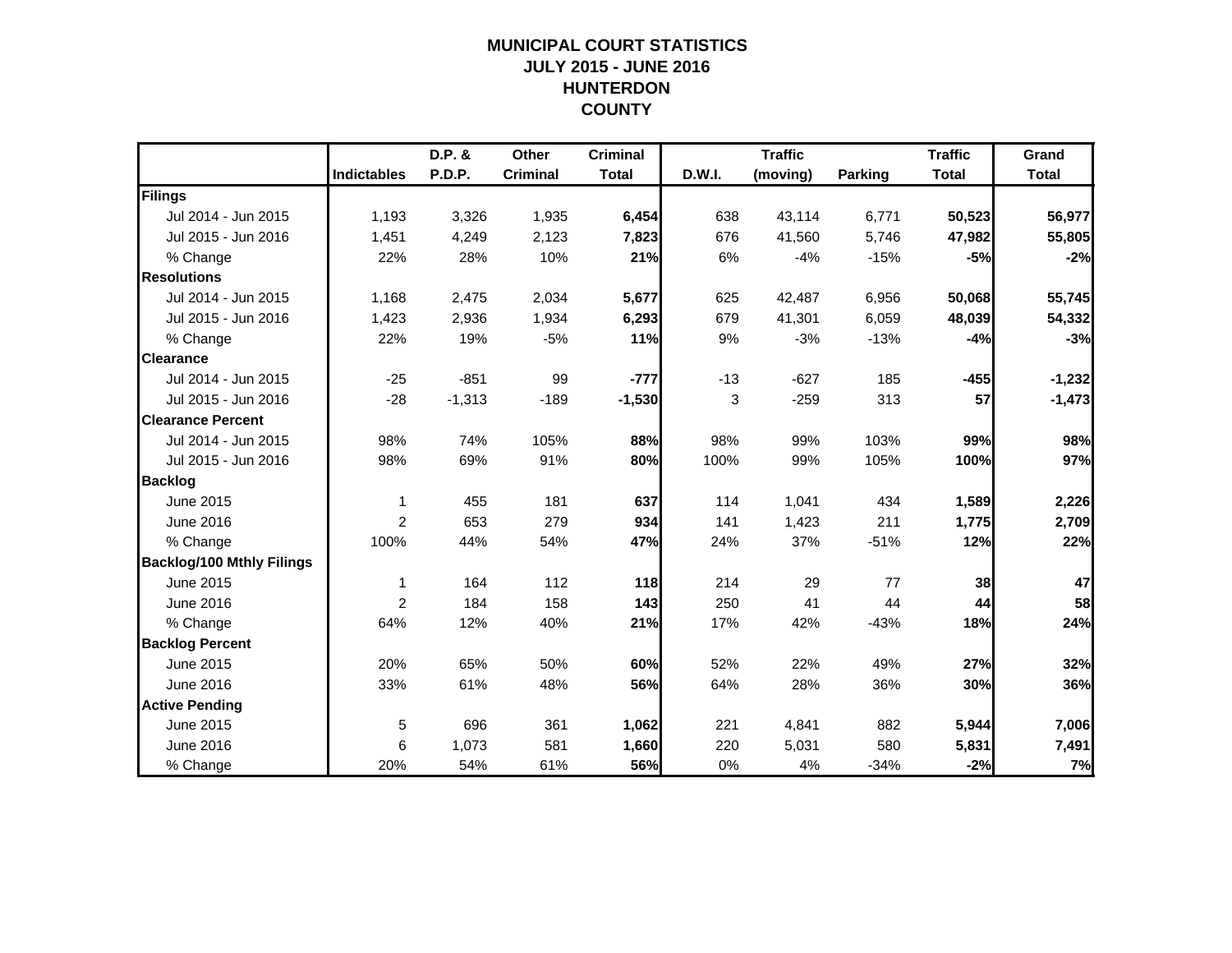## **MUNICIPAL COURT STATISTICSJULY 2015 - JUNE 2016 MERCER COUNTY**

|                                  |                    | D.P. &        | Other           | <b>Criminal</b> |        | <b>Traffic</b> |                | <b>Traffic</b> | Grand        |
|----------------------------------|--------------------|---------------|-----------------|-----------------|--------|----------------|----------------|----------------|--------------|
|                                  | <b>Indictables</b> | <b>P.D.P.</b> | <b>Criminal</b> | <b>Total</b>    | D.W.I. | (moving)       | <b>Parking</b> | <b>Total</b>   | <b>Total</b> |
| Filings                          |                    |               |                 |                 |        |                |                |                |              |
| Jul 2014 - Jun 2015              | 9,862              | 14,691        | 8,228           | 32,781          | 1,534  | 106,620        | 52,748         | 160,902        | 193,683      |
| Jul 2015 - Jun 2016              | 10.905             | 17,141        | 7,800           | 35,846          | 1,532  | 104,169        | 63,275         | 168,976        | 204,822      |
| % Change                         | 11%                | 17%           | $-5%$           | 9%              | 0%     | $-2%$          | 20%            | 5%             | 6%           |
| <b>Resolutions</b>               |                    |               |                 |                 |        |                |                |                |              |
| Jul 2014 - Jun 2015              | 9,587              | 14,538        | 8,321           | 32,446          | 1,395  | 107,837        | 51,638         | 160,870        | 193,316      |
| Jul 2015 - Jun 2016              | 10,461             | 17,423        | 8,780           | 36,664          | 1,491  | 103,739        | 63,276         | 168,506        | 205,170      |
| % Change                         | 9%                 | 20%           | 6%              | 13%             | 7%     | $-4%$          | 23%            | 5%             | 6%           |
| <b>Clearance</b>                 |                    |               |                 |                 |        |                |                |                |              |
| Jul 2014 - Jun 2015              | $-275$             | $-153$        | 93              | $-335$          | $-139$ | 1,217          | $-1,110$       | $-32$          | $-367$       |
| Jul 2015 - Jun 2016              | $-444$             | 282           | 980             | 818             | $-41$  | $-430$         | 1              | $-470$         | 348          |
| <b>Clearance Percent</b>         |                    |               |                 |                 |        |                |                |                |              |
| Jul 2014 - Jun 2015              | 97%                | 99%           | 101%            | 99%             | 91%    | 101%           | 98%            | 100%           | 100%         |
| Jul 2015 - Jun 2016              | 96%                | 102%          | 113%            | 102%            | 97%    | 100%           | 100%           | 100%           | 100%         |
| <b>Backlog</b>                   |                    |               |                 |                 |        |                |                |                |              |
| June 2015                        | 9                  | 3,381         | 1,885           | 5,275           | 220    | 6,660          | 5,278          | 12,158         | 17,433       |
| June 2016                        | 31                 | 4,217         | 3,138           | 7,386           | 286    | 6,316          | 4,251          | 10,853         | 18,239       |
| % Change                         | 244%               | 25%           | 66%             | 40%             | 30%    | $-5%$          | $-19%$         | $-11%$         | 5%           |
| <b>Backlog/100 Mthly Filings</b> |                    |               |                 |                 |        |                |                |                |              |
| June 2015                        | 1                  | 276           | 275             | 193             | 172    | 75             | 120            | 91             | 108          |
| June 2016                        | 3                  | 295           | 483             | 247             | 224    | 73             | 81             | 77             | 107          |
| % Change                         | 212%               | 7%            | 76%             | 28%             | 30%    | $-3%$          | $-33%$         | $-15%$         | $-1%$        |
| <b>Backlog Percent</b>           |                    |               |                 |                 |        |                |                |                |              |
| June 2015                        | 15%                | 68%           | 65%             | 66%             | 53%    | 44%            | 56%            | 49%            | 53%          |
| June 2016                        | 26%                | 71%           | 80%             | 74%             | 60%    | 39%            | 47%            | 42%            | 51%          |
| <b>Active Pending</b>            |                    |               |                 |                 |        |                |                |                |              |
| June 2015                        | 60                 | 4,982         | 2,892           | 7,934           | 415    | 15,191         | 9,345          | 24,951         | 32,885       |
| June 2016                        | 118                | 5,898         | 3,945           | 9,961           | 477    | 16,190         | 8,996          | 25,663         | 35,624       |
| % Change                         | 97%                | 18%           | 36%             | 26%             | 15%    | 7%             | $-4%$          | 3%             | 8%           |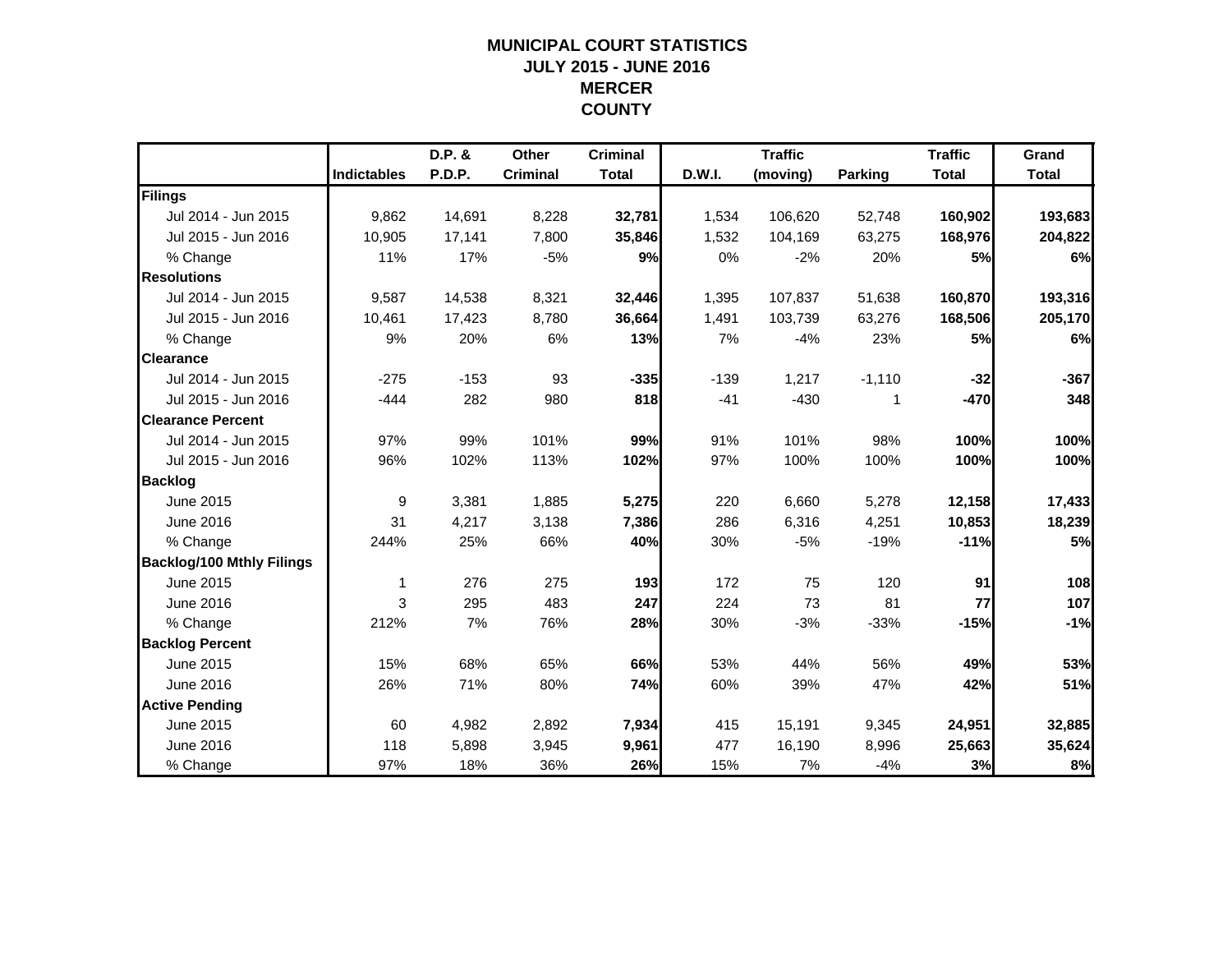## **MUNICIPAL COURT STATISTICSJULY 2015 - JUNE 2016 MIDDLESEX COUNTY**

|                                  |                    | D.P. &   | Other           | <b>Criminal</b> |        | <b>Traffic</b> |                | <b>Traffic</b> | Grand        |
|----------------------------------|--------------------|----------|-----------------|-----------------|--------|----------------|----------------|----------------|--------------|
|                                  | <b>Indictables</b> | P.D.P.   | <b>Criminal</b> | <b>Total</b>    | D.W.I. | (moving)       | <b>Parking</b> | <b>Total</b>   | <b>Total</b> |
| Filings                          |                    |          |                 |                 |        |                |                |                |              |
| Jul 2014 - Jun 2015              | 10,927             | 28,458   | 15,119          | 54,504          | 2,598  | 255,527        | 112,337        | 370,462        | 424,966      |
| Jul 2015 - Jun 2016              | 11,022             | 31,938   | 16,145          | 59,105          | 2,625  | 221,787        | 131,845        | 356,257        | 415,362      |
| % Change                         | 1%                 | 12%      | 7%              | 8%              | 1%     | $-13%$         | 17%            | $-4%$          | $-2%$        |
| <b>Resolutions</b>               |                    |          |                 |                 |        |                |                |                |              |
| Jul 2014 - Jun 2015              | 10,632             | 25,529   | 18,177          | 54,338          | 2,704  | 263,307        | 111,688        | 377,699        | 432,037      |
| Jul 2015 - Jun 2016              | 10,541             | 27,639   | 17,396          | 55,576          | 2,637  | 219,505        | 125,191        | 347,333        | 402,909      |
| % Change                         | $-1%$              | 8%       | $-4%$           | 2%              | $-2%$  | $-17%$         | 12%            | $-8%$          | $-7%$        |
| <b>Clearance</b>                 |                    |          |                 |                 |        |                |                |                |              |
| Jul 2014 - Jun 2015              | $-295$             | $-2,929$ | 3,058           | $-166$          | 106    | 7,780          | $-649$         | 7,237          | 7,071        |
| Jul 2015 - Jun 2016              | $-481$             | $-4,299$ | 1,251           | $-3,529$        | 12     | $-2,282$       | $-6,654$       | $-8,924$       | $-12,453$    |
| <b>Clearance Percent</b>         |                    |          |                 |                 |        |                |                |                |              |
| Jul 2014 - Jun 2015              | 97%                | 90%      | 120%            | 100%            | 104%   | 103%           | 99%            | 102%           | 102%         |
| Jul 2015 - Jun 2016              | 96%                | 87%      | 108%            | 94%             | 100%   | 99%            | 95%            | 97%            | 97%          |
| <b>Backlog</b>                   |                    |          |                 |                 |        |                |                |                |              |
| June 2015                        | 32                 | 3,993    | 1,258           | 5,283           | 325    | 6,553          | 8,879          | 15,757         | 21,040       |
| June 2016                        | 26                 | 4,248    | 1,351           | 5,625           | 313    | 8,810          | 12,421         | 21,544         | 27,169       |
| % Change                         | $-19%$             | 6%       | 7%              | 6%              | $-4%$  | 34%            | 40%            | 37%            | 29%          |
| <b>Backlog/100 Mthly Filings</b> |                    |          |                 |                 |        |                |                |                |              |
| June 2015                        | 4                  | 168      | 100             | 116             | 150    | 31             | 95             | 51             | 59           |
| June 2016                        | 3                  | 160      | 100             | 114             | 143    | 48             | 113            | 73             | 78           |
| % Change                         | $-19%$             | $-5%$    | 1%              | $-2%$           | $-5%$  | 55%            | 19%            | 42%            | 32%          |
| <b>Backlog Percent</b>           |                    |          |                 |                 |        |                |                |                |              |
| June 2015                        | 50%                | 68%      | 50%             | 63%             | 52%    | 25%            | 51%            | 36%            | 40%          |
| June 2016                        | 23%                | 64%      | 45%             | 58%             | 48%    | 31%            | 53%            | 41%            | 43%          |
| <b>Active Pending</b>            |                    |          |                 |                 |        |                |                |                |              |
| June 2015                        | 64                 | 5,849    | 2,535           | 8,448           | 629    | 26,209         | 17,369         | 44,207         | 52,655       |
| June 2016                        | 114                | 6,639    | 2,999           | 9,752           | 649    | 28,692         | 23,512         | 52,853         | 62,605       |
| % Change                         | 78%                | 14%      | 18%             | 15%             | 3%     | 9%             | 35%            | 20%            | 19%          |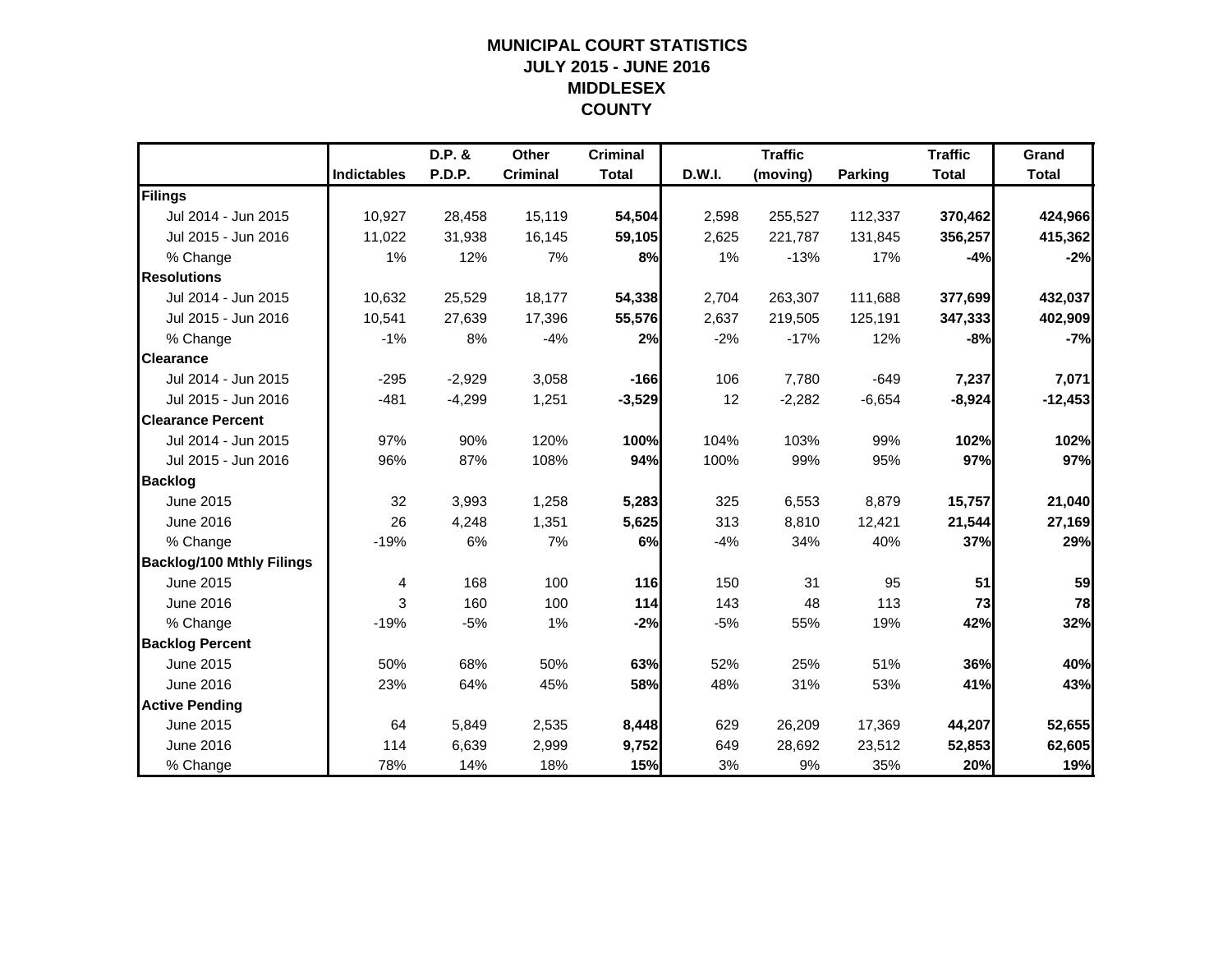## **MUNICIPAL COURT STATISTICSJULY 2015 - JUNE 2016 MONMOUTH COUNTY**

|                                  |                    | D.P. &    | Other           | <b>Criminal</b> |        | <b>Traffic</b> |                | <b>Traffic</b> | Grand        |
|----------------------------------|--------------------|-----------|-----------------|-----------------|--------|----------------|----------------|----------------|--------------|
|                                  | <b>Indictables</b> | P.D.P.    | <b>Criminal</b> | <b>Total</b>    | D.W.I. | (moving)       | <b>Parking</b> | <b>Total</b>   | <b>Total</b> |
| Filings                          |                    |           |                 |                 |        |                |                |                |              |
| Jul 2014 - Jun 2015              | 12,989             | 34,376    | 14,075          | 61,440          | 2,763  | 184,362        | 69,877         | 257,002        | 318,442      |
| Jul 2015 - Jun 2016              | 12.878             | 38,628    | 15,855          | 67,361          | 2,903  | 196.924        | 82,629         | 282,456        | 349,817      |
| % Change                         | $-1%$              | 12%       | 13%             | 10%             | 5%     | 7%             | 18%            | 10%            | 10%          |
| <b>Resolutions</b>               |                    |           |                 |                 |        |                |                |                |              |
| Jul 2014 - Jun 2015              | 12,869             | 25,799    | 20,826          | 59,494          | 2,798  | 185,442        | 70,886         | 259,126        | 318,620      |
| Jul 2015 - Jun 2016              | 12,726             | 28,340    | 20,340          | 61,406          | 2,839  | 193,504        | 80,928         | 277,271        | 338,677      |
| % Change                         | $-1%$              | 10%       | $-2%$           | 3%              | 1%     | 4%             | 14%            | 7%             | 6%           |
| <b>Clearance</b>                 |                    |           |                 |                 |        |                |                |                |              |
| Jul 2014 - Jun 2015              | $-120$             | $-8,577$  | 6,751           | $-1,946$        | 35     | 1,080          | 1,009          | 2,124          | 178          |
| Jul 2015 - Jun 2016              | $-152$             | $-10,288$ | 4,485           | $-5,955$        | $-64$  | $-3,420$       | $-1,701$       | $-5,185$       | $-11,140$    |
| <b>Clearance Percent</b>         |                    |           |                 |                 |        |                |                |                |              |
| Jul 2014 - Jun 2015              | 99%                | 75%       | 148%            | 97%             | 101%   | 101%           | 101%           | 101%           | 100%         |
| Jul 2015 - Jun 2016              | 99%                | 73%       | 128%            | 91%             | 98%    | 98%            | 98%            | 98%            | 97%          |
| <b>Backlog</b>                   |                    |           |                 |                 |        |                |                |                |              |
| June 2015                        | 9                  | 1,445     | 411             | 1,865           | 349    | 3,004          | 747            | 4,100          | 5,965        |
| June 2016                        | 12                 | 2,241     | 587             | 2,840           | 442    | 4,565          | 879            | 5,886          | 8,726        |
| % Change                         | 33%                | 55%       | 43%             | 52%             | 27%    | 52%            | 18%            | 44%            | 46%          |
| <b>Backlog/100 Mthly Filings</b> |                    |           |                 |                 |        |                |                |                |              |
| June 2015                        | 1                  | 50        | 35              | 36              | 152    | 20             | 13             | 19             | 22           |
| June 2016                        | 1                  | 70        | 44              | 51              | 183    | 28             | 13             | 25             | 30           |
| % Change                         | 34%                | 38%       | 27%             | 39%             | 21%    | 42%            | 0%             | 31%            | 33%          |
| <b>Backlog Percent</b>           |                    |           |                 |                 |        |                |                |                |              |
| June 2015                        | 18%                | 35%       | 20%             | 30%             | 47%    | 18%            | 11%            | 17%            | 19%          |
| June 2016                        | 18%                | 35%       | 21%             | 31%             | 52%    | 23%            | 11%            | 20%            | 23%          |
| <b>Active Pending</b>            |                    |           |                 |                 |        |                |                |                |              |
| June 2015                        | 49                 | 4,073     | 2,054           | 6,176           | 750    | 16,847         | 6,925          | 24,522         | 30,698       |
| June 2016                        | 67                 | 6,351     | 2,852           | 9,270           | 843    | 20,087         | 7,965          | 28,895         | 38,165       |
| % Change                         | 37%                | 56%       | 39%             | 50%             | 12%    | 19%            | 15%            | 18%            | 24%          |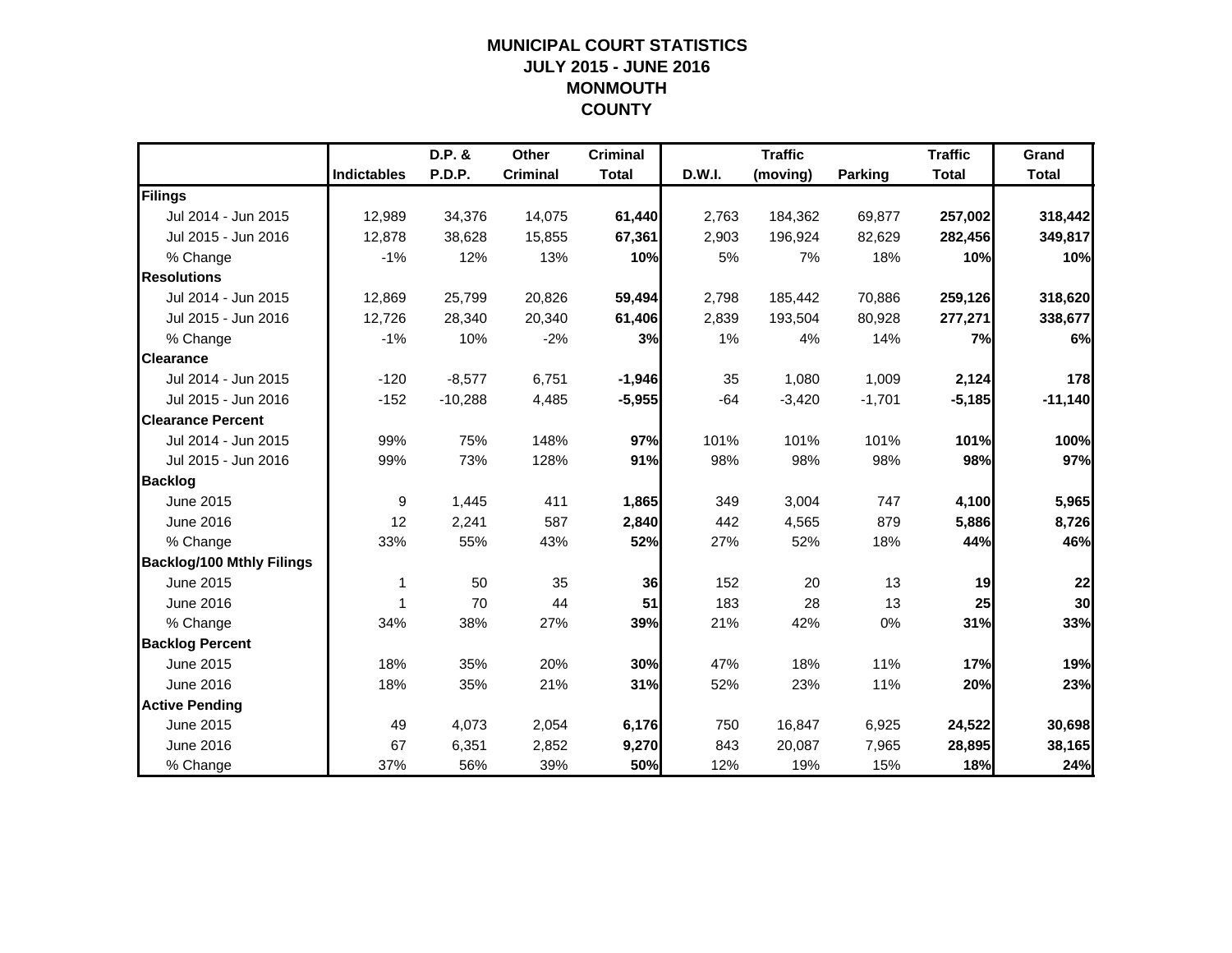## **MUNICIPAL COURT STATISTICSJULY 2015 - JUNE 2016 MORRIS COUNTY**

|                                  |                    | D.P. &        | Other           | <b>Criminal</b> |        | <b>Traffic</b> |                | <b>Traffic</b> | Grand        |
|----------------------------------|--------------------|---------------|-----------------|-----------------|--------|----------------|----------------|----------------|--------------|
|                                  | <b>Indictables</b> | <b>P.D.P.</b> | <b>Criminal</b> | <b>Total</b>    | D.W.I. | (moving)       | <b>Parking</b> | <b>Total</b>   | <b>Total</b> |
| Filings                          |                    |               |                 |                 |        |                |                |                |              |
| Jul 2014 - Jun 2015              | 5,366              | 14,152        | 9,802           | 29,320          | 2,088  | 123,321        | 54,072         | 179,481        | 208,801      |
| Jul 2015 - Jun 2016              | 5,853              | 16,814        | 10,406          | 33,073          | 2,126  | 118,072        | 55,934         | 176,132        | 209,205      |
| % Change                         | 9%                 | 19%           | 6%              | 13%             | 2%     | $-4%$          | 3%             | $-2%$          | 0%           |
| <b>Resolutions</b>               |                    |               |                 |                 |        |                |                |                |              |
| Jul 2014 - Jun 2015              | 5,203              | 10,986        | 9,878           | 26,067          | 2,054  | 124,181        | 53,885         | 180,120        | 206,187      |
| Jul 2015 - Jun 2016              | 5,660              | 12,212        | 10,194          | 28,066          | 2,029  | 116,716        | 55,197         | 173,942        | 202,008      |
| % Change                         | 9%                 | 11%           | 3%              | 8%              | $-1%$  | $-6%$          | 2%             | $-3%$          | $-2%$        |
| <b>Clearance</b>                 |                    |               |                 |                 |        |                |                |                |              |
| Jul 2014 - Jun 2015              | $-163$             | $-3,166$      | 76              | $-3,253$        | $-34$  | 860            | $-187$         | 639            | $-2,614$     |
| Jul 2015 - Jun 2016              | $-193$             | $-4,602$      | $-212$          | $-5,007$        | $-97$  | $-1,356$       | $-737$         | $-2,190$       | $-7,197$     |
| <b>Clearance Percent</b>         |                    |               |                 |                 |        |                |                |                |              |
| Jul 2014 - Jun 2015              | 97%                | 78%           | 101%            | 89%             | 98%    | 101%           | 100%           | 100%           | 99%          |
| Jul 2015 - Jun 2016              | 97%                | 73%           | 98%             | 85%             | 95%    | 99%            | 99%            | 99%            | 97%          |
| <b>Backlog</b>                   |                    |               |                 |                 |        |                |                |                |              |
| June 2015                        | 19                 | 1,208         | 448             | 1,675           | 283    | 2,184          | 1,386          | 3,853          | 5,528        |
| June 2016                        | 34                 | 1,979         | 646             | 2,659           | 384    | 3,192          | 1,565          | 5,141          | 7,800        |
| % Change                         | 79%                | 64%           | 44%             | 59%             | 36%    | 46%            | 13%            | 33%            | 41%          |
| <b>Backlog/100 Mthly Filings</b> |                    |               |                 |                 |        |                |                |                |              |
| June 2015                        | 4                  | 102           | 55              | 69              | 163    | 21             | 31             | 26             | 32           |
| <b>June 2016</b>                 | $\overline{7}$     | 141           | 74              | 96              | 217    | 32             | 34             | 35             | 45           |
| % Change                         | 64%                | 38%           | 36%             | 41%             | 33%    | 53%            | 9%             | 36%            | 41%          |
| <b>Backlog Percent</b>           |                    |               |                 |                 |        |                |                |                |              |
| June 2015                        | 63%                | 55%           | 33%             | 47%             | 51%    | 21%            | 29%            | 25%            | 29%          |
| <b>June 2016</b>                 | 52%                | 58%           | 39%             | 52%             | 60%    | 28%            | 29%            | 30%            | 35%          |
| <b>Active Pending</b>            |                    |               |                 |                 |        |                |                |                |              |
| June 2015                        | 30                 | 2,197         | 1,371           | 3,598           | 557    | 10,372         | 4,715          | 15,644         | 19,242       |
| June 2016                        | 65                 | 3,440         | 1,636           | 5,141           | 641    | 11,206         | 5,389          | 17,236         | 22,377       |
| % Change                         | 117%               | 57%           | 19%             | 43%             | 15%    | 8%             | 14%            | 10%            | 16%          |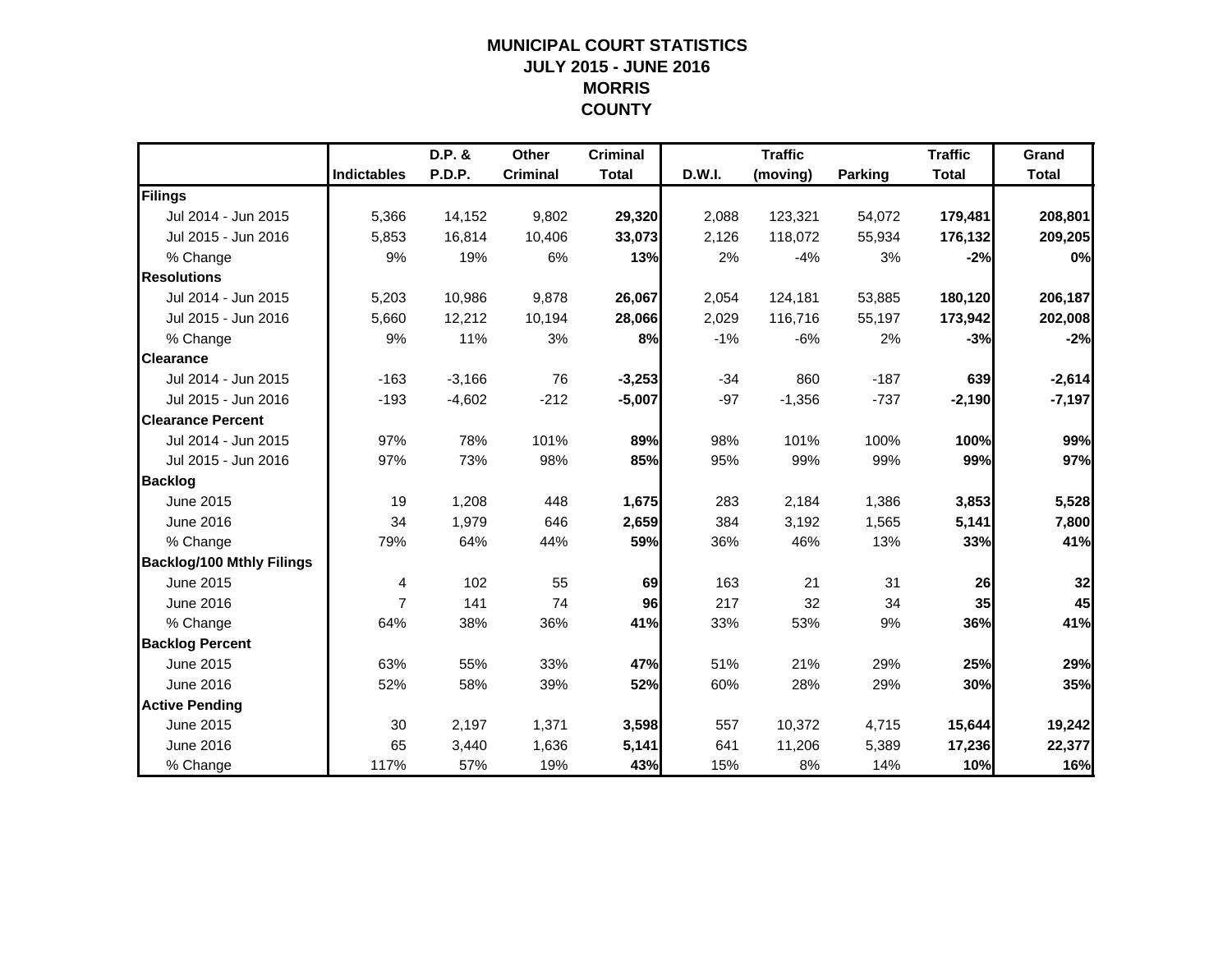## **MUNICIPAL COURT STATISTICSJULY 2015 - JUNE 2016 OCEAN COUNTY**

|                                  |                    | D.P. &        | Other           | <b>Criminal</b> |        | <b>Traffic</b> |         | <b>Traffic</b> | Grand        |
|----------------------------------|--------------------|---------------|-----------------|-----------------|--------|----------------|---------|----------------|--------------|
|                                  | <b>Indictables</b> | <b>P.D.P.</b> | <b>Criminal</b> | <b>Total</b>    | D.W.I. | (moving)       | Parking | <b>Total</b>   | <b>Total</b> |
| Filings                          |                    |               |                 |                 |        |                |         |                |              |
| Jul 2014 - Jun 2015              | 9,150              | 22,251        | 8,746           | 40,147          | 2,264  | 100,271        | 39,323  | 141,858        | 182,005      |
| Jul 2015 - Jun 2016              | 9,209              | 22,938        | 9,149           | 41,296          | 2,400  | 102,297        | 40,373  | 145,070        | 186,366      |
| % Change                         | 1%                 | 3%            | 5%              | 3%              | 6%     | 2%             | 3%      | 2%             | 2%           |
| <b>Resolutions</b>               |                    |               |                 |                 |        |                |         |                |              |
| Jul 2014 - Jun 2015              | 9,091              | 17,439        | 13,057          | 39,587          | 2,275  | 101,013        | 39,101  | 142,389        | 181,976      |
| Jul 2015 - Jun 2016              | 9,184              | 16,673        | 12,419          | 38,276          | 2,355  | 100,604        | 40,456  | 143,415        | 181,691      |
| % Change                         | 1%                 | $-4%$         | $-5%$           | $-3%$           | 4%     | 0%             | 3%      | 1%             | 0%           |
| <b>Clearance</b>                 |                    |               |                 |                 |        |                |         |                |              |
| Jul 2014 - Jun 2015              | $-59$              | $-4,812$      | 4,311           | $-560$          | 11     | 742            | $-222$  | 531            | $-29$        |
| Jul 2015 - Jun 2016              | $-25$              | $-6,265$      | 3,270           | $-3,020$        | $-45$  | $-1,693$       | 83      | $-1,655$       | $-4,675$     |
| <b>Clearance Percent</b>         |                    |               |                 |                 |        |                |         |                |              |
| Jul 2014 - Jun 2015              | 99%                | 78%           | 149%            | 99%             | 100%   | 101%           | 99%     | 100%           | 100%         |
| Jul 2015 - Jun 2016              | 100%               | 73%           | 136%            | 93%             | 98%    | 98%            | 100%    | 99%            | 97%          |
| <b>Backlog</b>                   |                    |               |                 |                 |        |                |         |                |              |
| June 2015                        | $\mathbf 0$        | 944           | 261             | 1,205           | 296    | 2,258          | 474     | 3,028          | 4,233        |
| June 2016                        | 1                  | 1,193         | 435             | 1,629           | 369    | 2,949          | 590     | 3,908          | 5,537        |
| % Change                         |                    | 26%           | 67%             | 35%             | 25%    | 31%            | 24%     | 29%            | 31%          |
| <b>Backlog/100 Mthly Filings</b> |                    |               |                 |                 |        |                |         |                |              |
| June 2015                        | $\mathbf 0$        | 51            | 36              | 36              | 157    | 27             | 14      | 26             | 28           |
| June 2016                        | $\Omega$           | 62            | 57              | 47              | 185    | 35             | 18      | 32             | 36           |
| % Change                         | - -                | 23%           | 59%             | 31%             | 18%    | 28%            | 21%     | 26%            | 28%          |
| <b>Backlog Percent</b>           |                    |               |                 |                 |        |                |         |                |              |
| June 2015                        | 0%                 | 38%           | 19%             | 31%             | 47%    | 21%            | 8%      | 17%            | 20%          |
| <b>June 2016</b>                 | 4%                 | 42%           | 24%             | 34%             | 56%    | 25%            | 11%     | 22%            | 24%          |
| <b>Active Pending</b>            |                    |               |                 |                 |        |                |         |                |              |
| June 2015                        | 34                 | 2,471         | 1,396           | 3,901           | 632    | 10,764         | 5,915   | 17,311         | 21,212       |
| June 2016                        | 24                 | 2,867         | 1,836           | 4,727           | 661    | 11,974         | 5,484   | 18,119         | 22,846       |
| % Change                         | $-29%$             | 16%           | 32%             | 21%             | 5%     | 11%            | $-7%$   | 5%             | 8%           |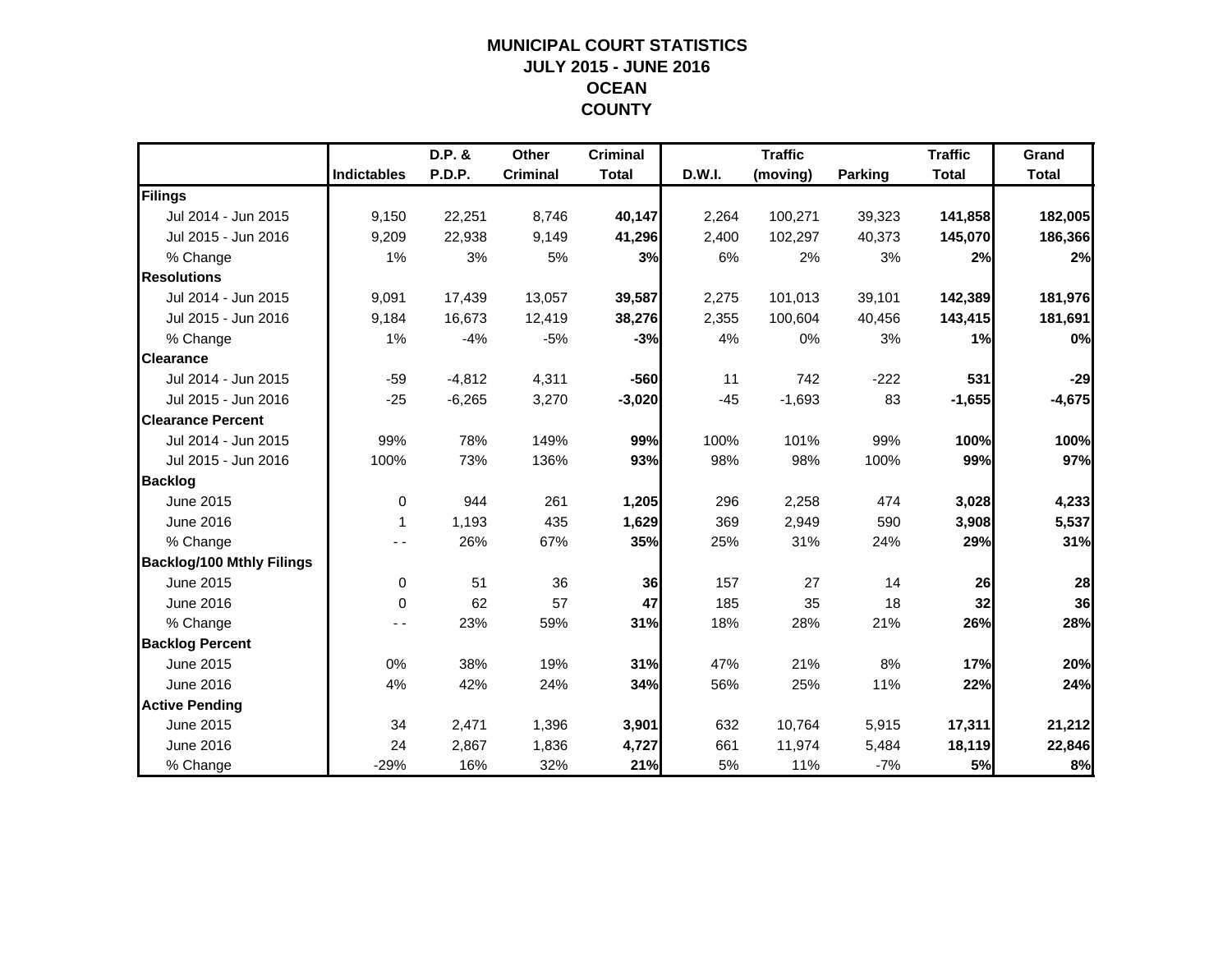## **MUNICIPAL COURT STATISTICSJULY 2015 - JUNE 2016 PASSAIC COUNTY**

|                                  |                    | D.P. &        | Other           | <b>Criminal</b> |        | <b>Traffic</b> |                | <b>Traffic</b> | Grand        |
|----------------------------------|--------------------|---------------|-----------------|-----------------|--------|----------------|----------------|----------------|--------------|
|                                  | <b>Indictables</b> | <b>P.D.P.</b> | <b>Criminal</b> | <b>Total</b>    | D.W.I. | (moving)       | <b>Parking</b> | <b>Total</b>   | <b>Total</b> |
| Filings                          |                    |               |                 |                 |        |                |                |                |              |
| Jul 2014 - Jun 2015              | 15,360             | 25,122        | 13,717          | 54,199          | 1,631  | 113,444        | 143,659        | 258,734        | 312,933      |
| Jul 2015 - Jun 2016              | 16,277             | 27.646        | 15,009          | 58,932          | 1,647  | 113,775        | 165,519        | 280,941        | 339,873      |
| % Change                         | 6%                 | 10%           | 9%              | 9%              | 1%     | 0%             | 15%            | 9%             | 9%           |
| <b>Resolutions</b>               |                    |               |                 |                 |        |                |                |                |              |
| Jul 2014 - Jun 2015              | 15,129             | 21,004        | 12,492          | 48,625          | 1,697  | 113,862        | 141,300        | 256,859        | 305,484      |
| Jul 2015 - Jun 2016              | 16,023             | 23,981        | 13,362          | 53,366          | 1,657  | 114,596        | 164,705        | 280,958        | 334,324      |
| % Change                         | 6%                 | 14%           | 7%              | 10%             | $-2%$  | $1\%$          | 17%            | 9%             | 9%           |
| <b>Clearance</b>                 |                    |               |                 |                 |        |                |                |                |              |
| Jul 2014 - Jun 2015              | $-231$             | $-4,118$      | $-1,225$        | $-5,574$        | 66     | 418            | $-2,359$       | $-1,875$       | $-7,449$     |
| Jul 2015 - Jun 2016              | $-254$             | $-3,665$      | $-1,647$        | $-5,566$        | 10     | 821            | $-814$         | 17             | $-5,549$     |
| <b>Clearance Percent</b>         |                    |               |                 |                 |        |                |                |                |              |
| Jul 2014 - Jun 2015              | 98%                | 84%           | 91%             | 90%             | 104%   | 100%           | 98%            | 99%            | 98%          |
| Jul 2015 - Jun 2016              | 98%                | 87%           | 89%             | 91%             | 101%   | 101%           | 100%           | 100%           | 98%          |
| <b>Backlog</b>                   |                    |               |                 |                 |        |                |                |                |              |
| June 2015                        | 74                 | 2,442         | 540             | 3,056           | 193    | 4,026          | 6,409          | 10,628         | 13,684       |
| June 2016                        | 55                 | 2,169         | 807             | 3,031           | 180    | 3,001          | 5,584          | 8,765          | 11,796       |
| % Change                         | $-26%$             | $-11%$        | 49%             | $-1%$           | $-7%$  | $-25%$         | $-13%$         | $-18%$         | $-14%$       |
| <b>Backlog/100 Mthly Filings</b> |                    |               |                 |                 |        |                |                |                |              |
| June 2015                        | 6                  | 117           | 47              | 68              | 142    | 43             | 54             | 49             | 52           |
| <b>June 2016</b>                 | 4                  | 94            | 65              | 62              | 131    | 32             | 40             | 37             | 42           |
| % Change                         | $-30%$             | $-19%$        | 37%             | $-9%$           | $-8%$  | $-26%$         | $-24%$         | $-24%$         | $-21%$       |
| <b>Backlog Percent</b>           |                    |               |                 |                 |        |                |                |                |              |
| June 2015                        | 45%                | 51%           | 24%             | 43%             | 53%    | 32%            | 35%            | 34%            | 35%          |
| <b>June 2016</b>                 | 44%                | 50%           | 27%             | 41%             | 47%    | 25%            | 31%            | 29%            | 31%          |
| <b>Active Pending</b>            |                    |               |                 |                 |        |                |                |                |              |
| June 2015                        | 165                | 4,765         | 2,225           | 7,155           | 363    | 12,630         | 18,485         | 31,478         | 38,633       |
| June 2016                        | 125                | 4,315         | 2,994           | 7,434           | 387    | 11,974         | 18,175         | 30,536         | 37,970       |
| % Change                         | $-24%$             | $-9%$         | 35%             | 4%              | 7%     | $-5%$          | $-2%$          | $-3%$          | $-2%$        |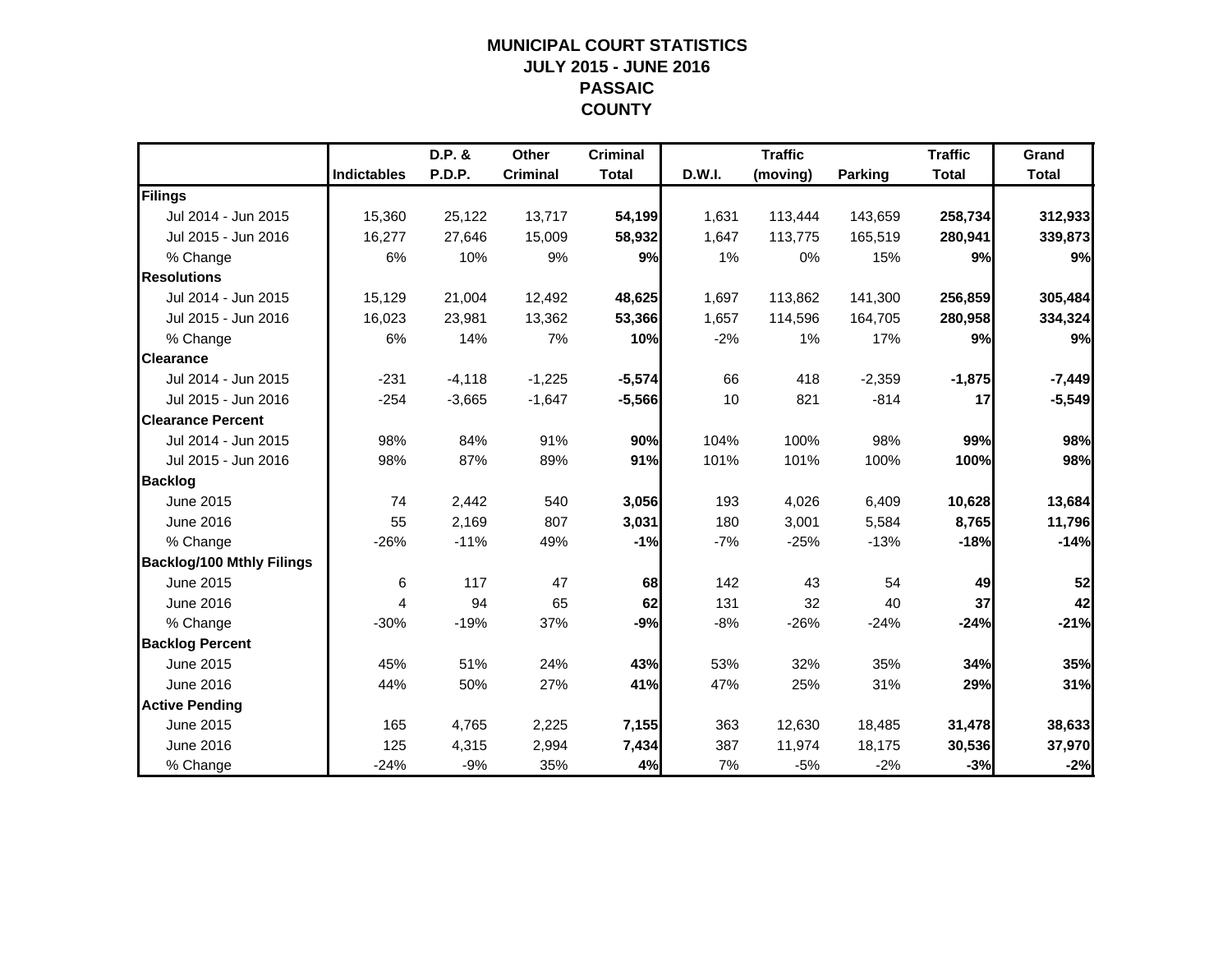## **MUNICIPAL COURT STATISTICSJULY 2015 - JUNE 2016 SALEMCOUNTY**

|                                  |                    | D.P. & | Other           | <b>Criminal</b> |        | <b>Traffic</b> |                | <b>Traffic</b> | Grand        |
|----------------------------------|--------------------|--------|-----------------|-----------------|--------|----------------|----------------|----------------|--------------|
|                                  | <b>Indictables</b> | P.D.P. | <b>Criminal</b> | <b>Total</b>    | D.W.I. | (moving)       | <b>Parking</b> | <b>Total</b>   | <b>Total</b> |
| Filings                          |                    |        |                 |                 |        |                |                |                |              |
| Jul 2014 - Jun 2015              | 2,160              | 3,896  | 1,085           | 7,141           | 321    | 18,166         | 1,641          | 20,128         | 27,269       |
| Jul 2015 - Jun 2016              | 1.877              | 4,012  | 1,011           | 6,900           | 309    | 17,203         | 1,003          | 18,515         | 25,415       |
| % Change                         | $-13%$             | 3%     | $-7%$           | $-3%$           | $-4%$  | $-5%$          | $-39%$         | $-8%$          | $-7%$        |
| <b>Resolutions</b>               |                    |        |                 |                 |        |                |                |                |              |
| Jul 2014 - Jun 2015              | 2,128              | 3,862  | 1,460           | 7,450           | 336    | 18,462         | 1,722          | 20,520         | 27,970       |
| Jul 2015 - Jun 2016              | 1,837              | 3,619  | 1,303           | 6,759           | 289    | 17,039         | 1,005          | 18,333         | 25,092       |
| % Change                         | $-14%$             | $-6%$  | $-11%$          | $-9%$           | $-14%$ | $-8%$          | $-42%$         | $-11%$         | $-10%$       |
| <b>Clearance</b>                 |                    |        |                 |                 |        |                |                |                |              |
| Jul 2014 - Jun 2015              | $-32$              | $-34$  | 375             | 309             | 15     | 296            | 81             | 392            | 701          |
| Jul 2015 - Jun 2016              | $-40$              | $-393$ | 292             | $-141$          | $-20$  | $-164$         | $\overline{c}$ | $-182$         | $-323$       |
| <b>Clearance Percent</b>         |                    |        |                 |                 |        |                |                |                |              |
| Jul 2014 - Jun 2015              | 99%                | 99%    | 135%            | 104%            | 105%   | 102%           | 105%           | 102%           | 103%         |
| Jul 2015 - Jun 2016              | 98%                | 90%    | 129%            | 98%             | 94%    | 99%            | 100%           | 99%            | 99%          |
| <b>Backlog</b>                   |                    |        |                 |                 |        |                |                |                |              |
| June 2015                        | 11                 | 156    | 113             | 280             | 47     | 546            | 117            | 710            | 990          |
| <b>June 2016</b>                 | 13                 | 181    | 61              | 255             | 47     | 541            | 141            | 729            | 984          |
| % Change                         | 18%                | 16%    | $-46%$          | $-9%$           | 0%     | $-1%$          | 21%            | 3%             | $-1%$        |
| <b>Backlog/100 Mthly Filings</b> |                    |        |                 |                 |        |                |                |                |              |
| June 2015                        | 6                  | 48     | 125             | 47              | 176    | 36             | 86             | 42             | 44           |
| June 2016                        | 8                  | 54     | 72              | 44              | 183    | 38             | 169            | 47             | 46           |
| % Change                         | 36%                | 13%    | $-42%$          | $-6%$           | 4%     | 5%             | 97%            | 12%            | 7%           |
| <b>Backlog Percent</b>           |                    |        |                 |                 |        |                |                |                |              |
| June 2015                        | 61%                | 37%    | 53%             | 42%             | 65%    | 29%            | 56%            | 33%            | 35%          |
| June 2016                        | 59%                | 41%    | 27%             | 37%             | 59%    | 29%            | 73%            | 34%            | 35%          |
| <b>Active Pending</b>            |                    |        |                 |                 |        |                |                |                |              |
| June 2015                        | 18                 | 427    | 215             | 660             | 72     | 1,888          | 210            | 2,170          | 2,830        |
| June 2016                        | 22                 | 439    | 230             | 691             | 80     | 1,871          | 193            | 2,144          | 2,835        |
| % Change                         | 22%                | 3%     | 7%              | 5%              | 11%    | $-1%$          | $-8%$          | $-1%$          | 0%           |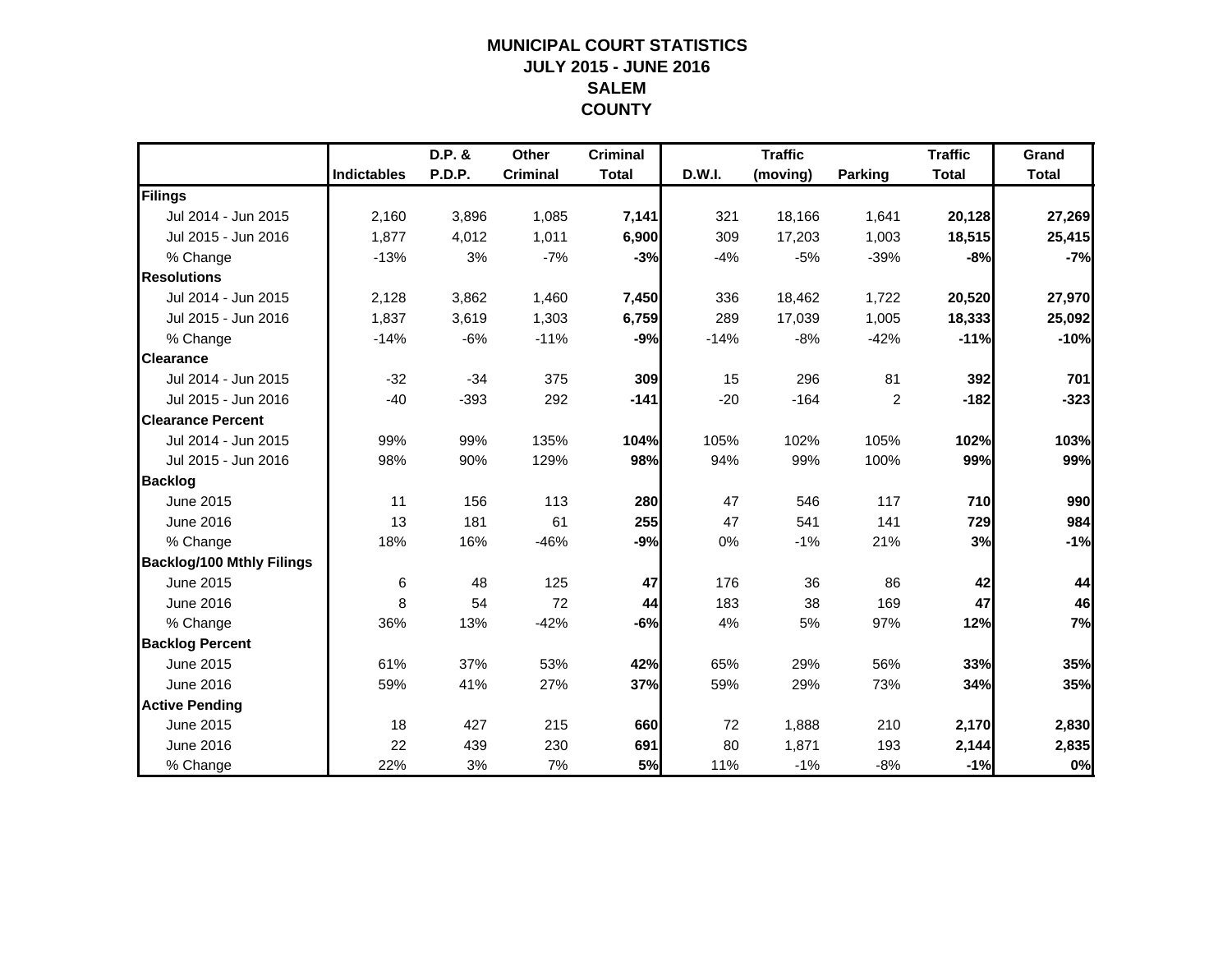## **MUNICIPAL COURT STATISTICSJULY 2015 - JUNE 2016 SOMERSET COUNTY**

|                                  |                    | D.P. & | Other           | <b>Criminal</b> |        | <b>Traffic</b> |         | <b>Traffic</b> | Grand        |
|----------------------------------|--------------------|--------|-----------------|-----------------|--------|----------------|---------|----------------|--------------|
|                                  | <b>Indictables</b> | P.D.P. | <b>Criminal</b> | <b>Total</b>    | D.W.I. | (moving)       | Parking | <b>Total</b>   | <b>Total</b> |
| Filings                          |                    |        |                 |                 |        |                |         |                |              |
| Jul 2014 - Jun 2015              | 1,575              | 7,076  | 3,837           | 12,488          | 1,114  | 77,503         | 23,333  | 101,950        | 114,438      |
| Jul 2015 - Jun 2016              | 1,862              | 7,380  | 3,346           | 12,588          | 1,095  | 74,586         | 24,811  | 100,492        | 113,080      |
| % Change                         | 18%                | 4%     | $-13%$          | 1%              | $-2%$  | $-4%$          | 6%      | $-1%$          | $-1%$        |
| <b>Resolutions</b>               |                    |        |                 |                 |        |                |         |                |              |
| Jul 2014 - Jun 2015              | 1,567              | 6,499  | 3,923           | 11,989          | 1,103  | 77,323         | 23,287  | 101,713        | 113,702      |
| Jul 2015 - Jun 2016              | 1,849              | 7,007  | 3,575           | 12,431          | 1,121  | 74,949         | 24,701  | 100,771        | 113,202      |
| % Change                         | 18%                | 8%     | $-9%$           | 4%              | 2%     | $-3%$          | 6%      | $-1%$          | 0%           |
| <b>Clearance</b>                 |                    |        |                 |                 |        |                |         |                |              |
| Jul 2014 - Jun 2015              | -8                 | $-577$ | 86              | $-499$          | $-11$  | $-180$         | $-46$   | $-237$         | $-736$       |
| Jul 2015 - Jun 2016              | $-13$              | $-373$ | 229             | $-157$          | 26     | 363            | $-110$  | 279            | 122          |
| <b>Clearance Percent</b>         |                    |        |                 |                 |        |                |         |                |              |
| Jul 2014 - Jun 2015              | 99%                | 92%    | 102%            | 96%             | 99%    | 100%           | 100%    | 100%           | 99%          |
| Jul 2015 - Jun 2016              | 99%                | 95%    | 107%            | 99%             | 102%   | 100%           | 100%    | 100%           | 100%         |
| <b>Backlog</b>                   |                    |        |                 |                 |        |                |         |                |              |
| June 2015                        | 0                  | 505    | 214             | 719             | 139    | 1,536          | 557     | 2,232          | 2,951        |
| June 2016                        | $\Omega$           | 404    | 110             | 514             | 125    | 1,091          | 499     | 1,715          | 2,229        |
| % Change                         |                    | $-20%$ | $-49%$          | $-29%$          | $-10%$ | $-29%$         | $-10%$  | $-23%$         | $-24%$       |
| <b>Backlog/100 Mthly Filings</b> |                    |        |                 |                 |        |                |         |                |              |
| June 2015                        | 0                  | 86     | 67              | 69              | 150    | 24             | 29      | 26             | 31           |
| <b>June 2016</b>                 | $\Omega$           | 66     | 39              | 49              | 137    | 18             | 24      | 20             | 24           |
| % Change                         | - -                | $-23%$ | $-41%$          | $-29%$          | $-9%$  | $-26%$         | $-16%$  | $-22%$         | $-24%$       |
| <b>Backlog Percent</b>           |                    |        |                 |                 |        |                |         |                |              |
| June 2015                        | 0%                 | 45%    | 33%             | 41%             | 50%    | 23%            | 27%     | 25%            | 27%          |
| June 2016                        | 0%                 | 41%    | 21%             | 34%             | 52%    | 18%            | 24%     | 21%            | 23%          |
| <b>Active Pending</b>            |                    |        |                 |                 |        |                |         |                |              |
| June 2015                        | 5                  | 1,121  | 640             | 1,766           | 277    | 6,754          | 2,074   | 9,105          | 10,871       |
| June 2016                        | 6                  | 977    | 532             | 1,515           | 240    | 6,041          | 2,073   | 8,354          | 9,869        |
| % Change                         | 20%                | $-13%$ | $-17%$          | $-14%$          | $-13%$ | $-11%$         | 0%      | $-8%$          | $-9%$        |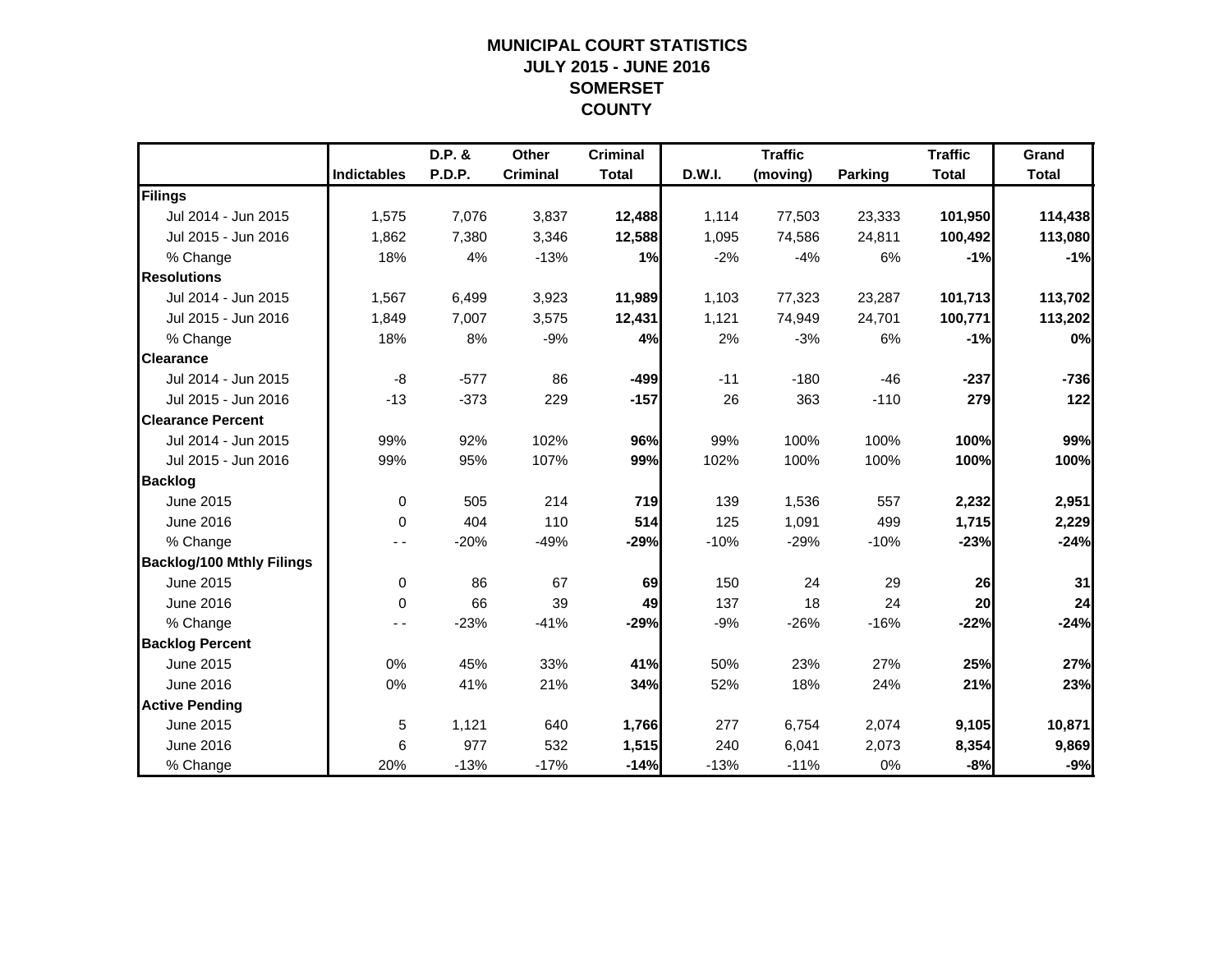## **MUNICIPAL COURT STATISTICSJULY 2015 - JUNE 2016 SUSSEX COUNTY**

|                                  |                    | D.P. & | Other           | <b>Criminal</b> |        | <b>Traffic</b> |                | <b>Traffic</b> | Grand        |
|----------------------------------|--------------------|--------|-----------------|-----------------|--------|----------------|----------------|----------------|--------------|
|                                  | <b>Indictables</b> | P.D.P. | <b>Criminal</b> | <b>Total</b>    | D.W.I. | (moving)       | <b>Parking</b> | <b>Total</b>   | <b>Total</b> |
| Filings                          |                    |        |                 |                 |        |                |                |                |              |
| Jul 2014 - Jun 2015              | 1,734              | 3,663  | 1,149           | 6,546           | 577    | 21,296         | 1,938          | 23,811         | 30,357       |
| Jul 2015 - Jun 2016              | 1,692              | 4,181  | 1,516           | 7,389           | 605    | 21,602         | 2,830          | 25,037         | 32,426       |
| % Change                         | $-2%$              | 14%    | 32%             | 13%             | 5%     | 1%             | 46%            | 5%             | 7%           |
| <b>Resolutions</b>               |                    |        |                 |                 |        |                |                |                |              |
| Jul 2014 - Jun 2015              | 1,698              | 3,296  | 1,276           | 6,270           | 540    | 21,050         | 1,936          | 23,526         | 29,796       |
| Jul 2015 - Jun 2016              | 1,674              | 3,450  | 1,471           | 6,595           | 593    | 21,671         | 2,880          | 25,144         | 31,739       |
| % Change                         | $-1%$              | 5%     | 15%             | 5%              | 10%    | 3%             | 49%            | 7%             | 7%           |
| <b>Clearance</b>                 |                    |        |                 |                 |        |                |                |                |              |
| Jul 2014 - Jun 2015              | $-36$              | $-367$ | 127             | $-276$          | $-37$  | $-246$         | $-2$           | $-285$         | $-561$       |
| Jul 2015 - Jun 2016              | $-18$              | $-731$ | $-45$           | $-794$          | $-12$  | 69             | 50             | 107            | $-687$       |
| <b>Clearance Percent</b>         |                    |        |                 |                 |        |                |                |                |              |
| Jul 2014 - Jun 2015              | 98%                | 90%    | 111%            | 96%             | 94%    | 99%            | 100%           | 99%            | 98%          |
| Jul 2015 - Jun 2016              | 99%                | 83%    | 97%             | 89%             | 98%    | 100%           | 102%           | 100%           | 98%          |
| <b>Backlog</b>                   |                    |        |                 |                 |        |                |                |                |              |
| June 2015                        | 13                 | 506    | 157             | 676             | 101    | 993            | 181            | 1,275          | 1,951        |
| <b>June 2016</b>                 | 10                 | 458    | 202             | 670             | 107    | 712            | 96             | 915            | 1,585        |
| % Change                         | $-23%$             | $-9%$  | 29%             | $-1%$           | 6%     | $-28%$         | $-47%$         | $-28%$         | $-19%$       |
| <b>Backlog/100 Mthly Filings</b> |                    |        |                 |                 |        |                |                |                |              |
| June 2015                        | 9                  | 166    | 164             | 124             | 210    | 56             | 112            | 64             | 77           |
| June 2016                        | $\overline{7}$     | 131    | 160             | 109             | 212    | 40             | 41             | 44             | 59           |
| % Change                         | $-21%$             | $-21%$ | $-2%$           | $-12%$          | 1%     | $-29%$         | $-64%$         | $-32%$         | $-24%$       |
| <b>Backlog Percent</b>           |                    |        |                 |                 |        |                |                |                |              |
| June 2015                        | 48%                | 65%    | 62%             | 64%             | 57%    | 36%            | 61%            | 39%            | 45%          |
| June 2016                        | 67%                | 58%    | 52%             | 56%             | 60%    | 29%            | 43%            | 32%            | 39%          |
| <b>Active Pending</b>            |                    |        |                 |                 |        |                |                |                |              |
| June 2015                        | 27                 | 784    | 253             | 1,064           | 178    | 2,785          | 299            | 3,262          | 4,326        |
| June 2016                        | 15                 | 795    | 391             | 1,201           | 178    | 2,468          | 224            | 2,870          | 4,071        |
| % Change                         | $-44%$             | 1%     | 55%             | 13%             | 0%     | $-11%$         | $-25%$         | $-12%$         | $-6%$        |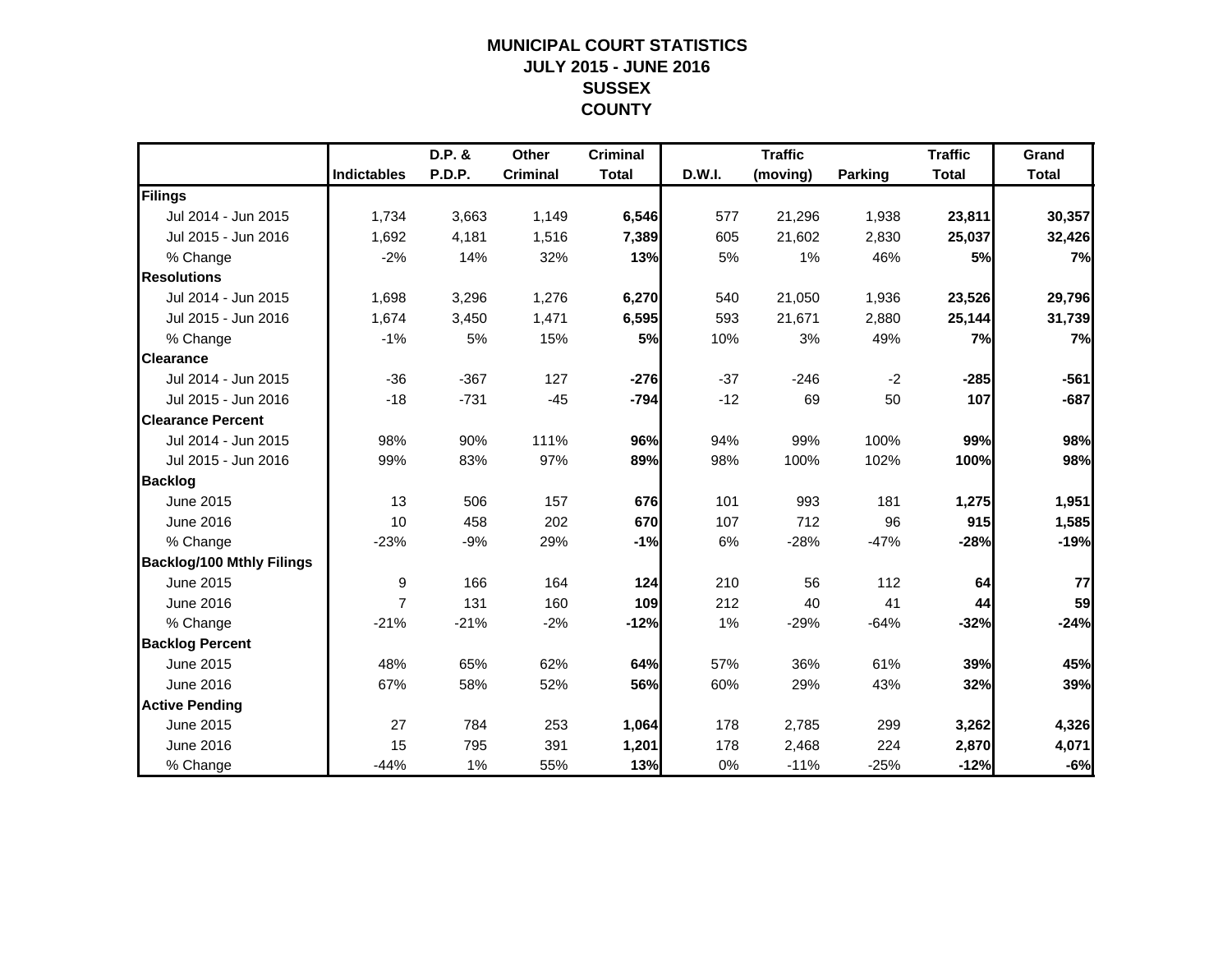## **MUNICIPAL COURT STATISTICSJULY 2015 - JUNE 2016 UNION COUNTY**

|                                  |                    | D.P. &        | Other           | <b>Criminal</b> |        | <b>Traffic</b> |                | <b>Traffic</b> | Grand        |
|----------------------------------|--------------------|---------------|-----------------|-----------------|--------|----------------|----------------|----------------|--------------|
|                                  | <b>Indictables</b> | <b>P.D.P.</b> | <b>Criminal</b> | <b>Total</b>    | D.W.I. | (moving)       | <b>Parking</b> | <b>Total</b>   | <b>Total</b> |
| Filings                          |                    |               |                 |                 |        |                |                |                |              |
| Jul 2014 - Jun 2015              | 8,985              | 19,639        | 9,649           | 38,273          | 1,543  | 205,218        | 181,653        | 388,414        | 426,687      |
| Jul 2015 - Jun 2016              | 8,930              | 20,200        | 10,367          | 39,497          | 1,472  | 153,905        | 183,746        | 339,123        | 378,620      |
| % Change                         | $-1%$              | 3%            | 7%              | 3%              | $-5%$  | $-25%$         | 1%             | $-13%$         | $-11%$       |
| <b>Resolutions</b>               |                    |               |                 |                 |        |                |                |                |              |
| Jul 2014 - Jun 2015              | 8,852              | 16,767        | 9,895           | 35,514          | 1,642  | 219,985        | 183,240        | 404,867        | 440,381      |
| Jul 2015 - Jun 2016              | 8,831              | 17,119        | 10,536          | 36,486          | 1,485  | 150,480        | 181,205        | 333,170        | 369,656      |
| % Change                         | 0%                 | 2%            | 6%              | 3%              | $-10%$ | $-32%$         | $-1%$          | $-18%$         | $-16%$       |
| <b>Clearance</b>                 |                    |               |                 |                 |        |                |                |                |              |
| Jul 2014 - Jun 2015              | $-133$             | $-2,872$      | 246             | $-2,759$        | 99     | 14,767         | 1,587          | 16,453         | 13,694       |
| Jul 2015 - Jun 2016              | $-99$              | $-3,081$      | 169             | $-3,011$        | 13     | $-3,425$       | $-2,541$       | $-5,953$       | $-8,964$     |
| <b>Clearance Percent</b>         |                    |               |                 |                 |        |                |                |                |              |
| Jul 2014 - Jun 2015              | 99%                | 85%           | 103%            | 93%             | 106%   | 107%           | 101%           | 104%           | 103%         |
| Jul 2015 - Jun 2016              | 99%                | 85%           | 102%            | 92%             | 101%   | 98%            | 99%            | 98%            | 98%          |
| <b>Backlog</b>                   |                    |               |                 |                 |        |                |                |                |              |
| June 2015                        | 15                 | 3,232         | 1,455           | 4,702           | 205    | 4,533          | 5,883          | 10,621         | 15,323       |
| June 2016                        | 13                 | 3,205         | 1,404           | 4,622           | 221    | 5,121          | 6,551          | 11,893         | 16,515       |
| % Change                         | $-13%$             | $-1%$         | $-4%$           | $-2%$           | 8%     | 13%            | 11%            | 12%            | 8%           |
| <b>Backlog/100 Mthly Filings</b> |                    |               |                 |                 |        |                |                |                |              |
| June 2015                        | $\overline{c}$     | 197           | 181             | 147             | 159    | 27             | 39             | 33             | 43           |
| June 2016                        | $\overline{2}$     | 190           | 163             | 140             | 180    | 40             | 43             | 42             | 52           |
| % Change                         | $-13%$             | $-4%$         | $-10%$          | $-5%$           | 13%    | 51%            | 10%            | 28%            | 21%          |
| <b>Backlog Percent</b>           |                    |               |                 |                 |        |                |                |                |              |
| June 2015                        | 43%                | 64%           | 60%             | 63%             | 52%    | 28%            | 29%            | 29%            | 35%          |
| June 2016                        | 28%                | 62%           | 54%             | 59%             | 57%    | 27%            | 31%            | 29%            | 34%          |
| <b>Active Pending</b>            |                    |               |                 |                 |        |                |                |                |              |
| June 2015                        | 35                 | 5,041         | 2,426           | 7,502           | 392    | 16,006         | 20,026         | 36,424         | 43,926       |
| June 2016                        | 46                 | 5,184         | 2,617           | 7,847           | 389    | 19,041         | 21,436         | 40,866         | 48,713       |
| % Change                         | 31%                | 3%            | 8%              | 5%              | $-1%$  | 19%            | 7%             | 12%            | 11%          |